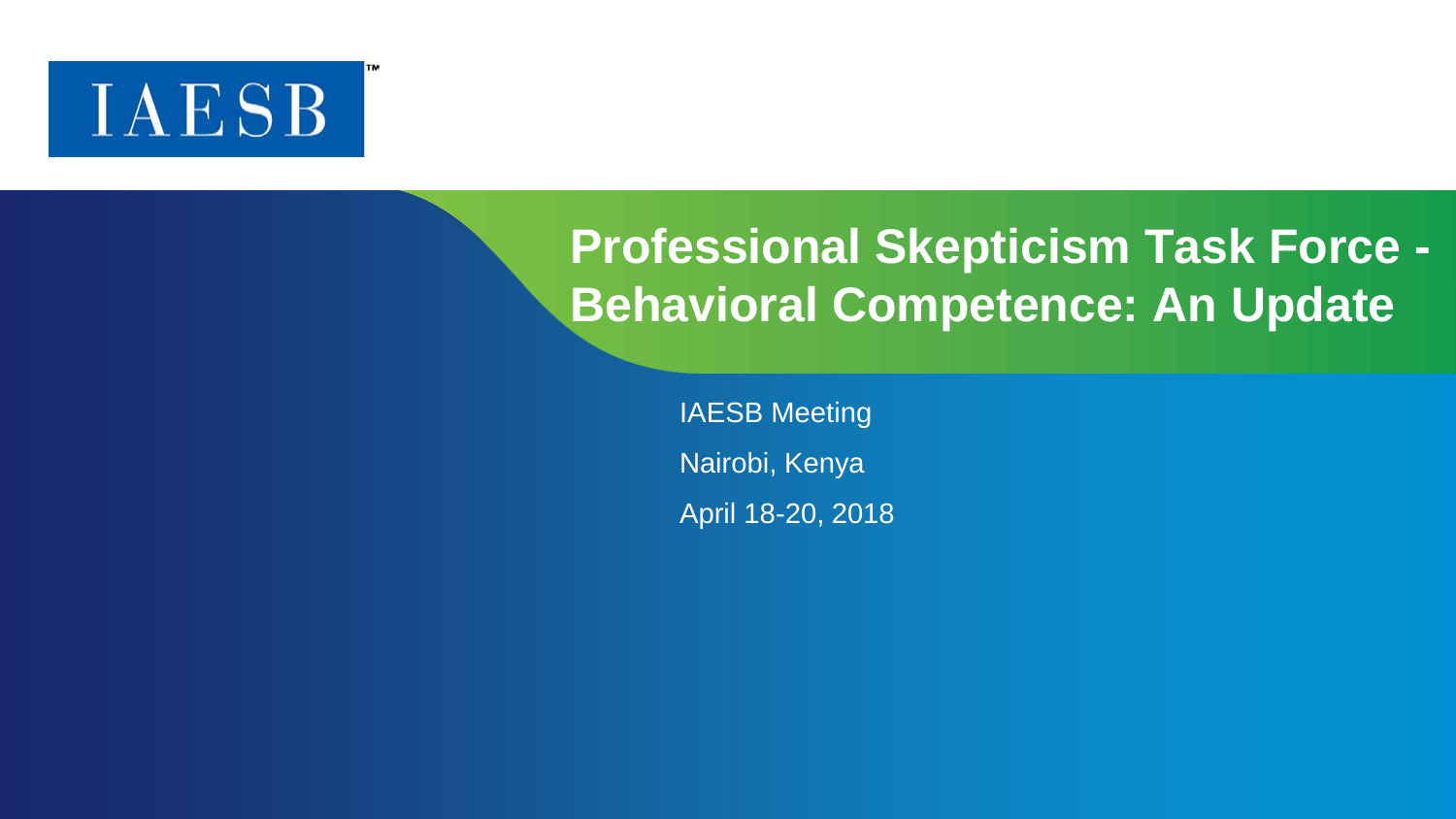

- Background.
- The problem statement and objectives to be achieved.
- Defining Behavioral Competence.
- How is Behavioral Competence defined by other organisations?
- A review of other organizations' competency frameworks.
- Feedback from outreach with Regulators.
- Review of the current IESs with respect to behavioral competence.
- The Skills Buckets.
- Way Forward.

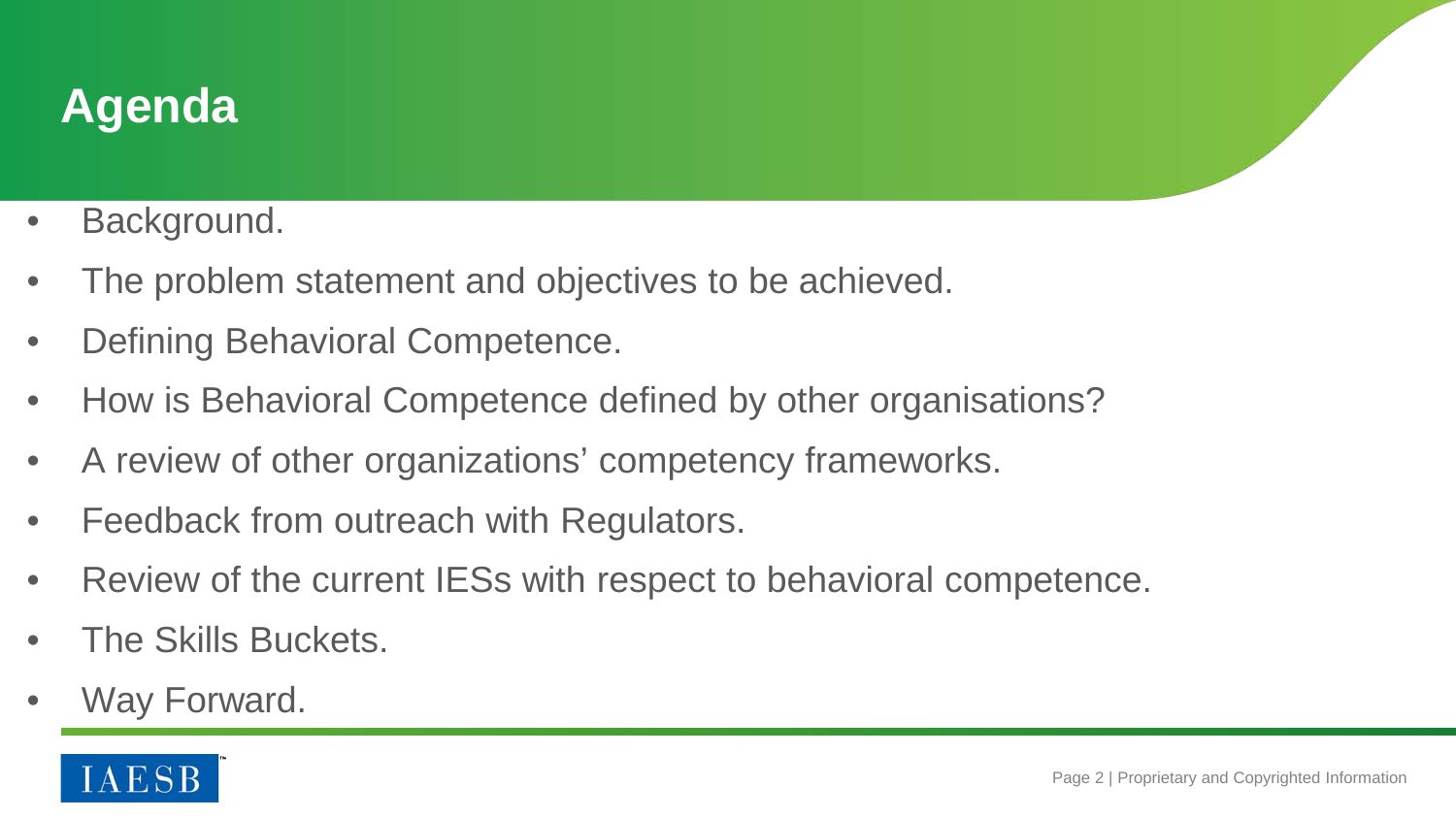

TM.

#### **Background**

• Paragraph  $1 - 9$  (Pages  $1 - 2$ )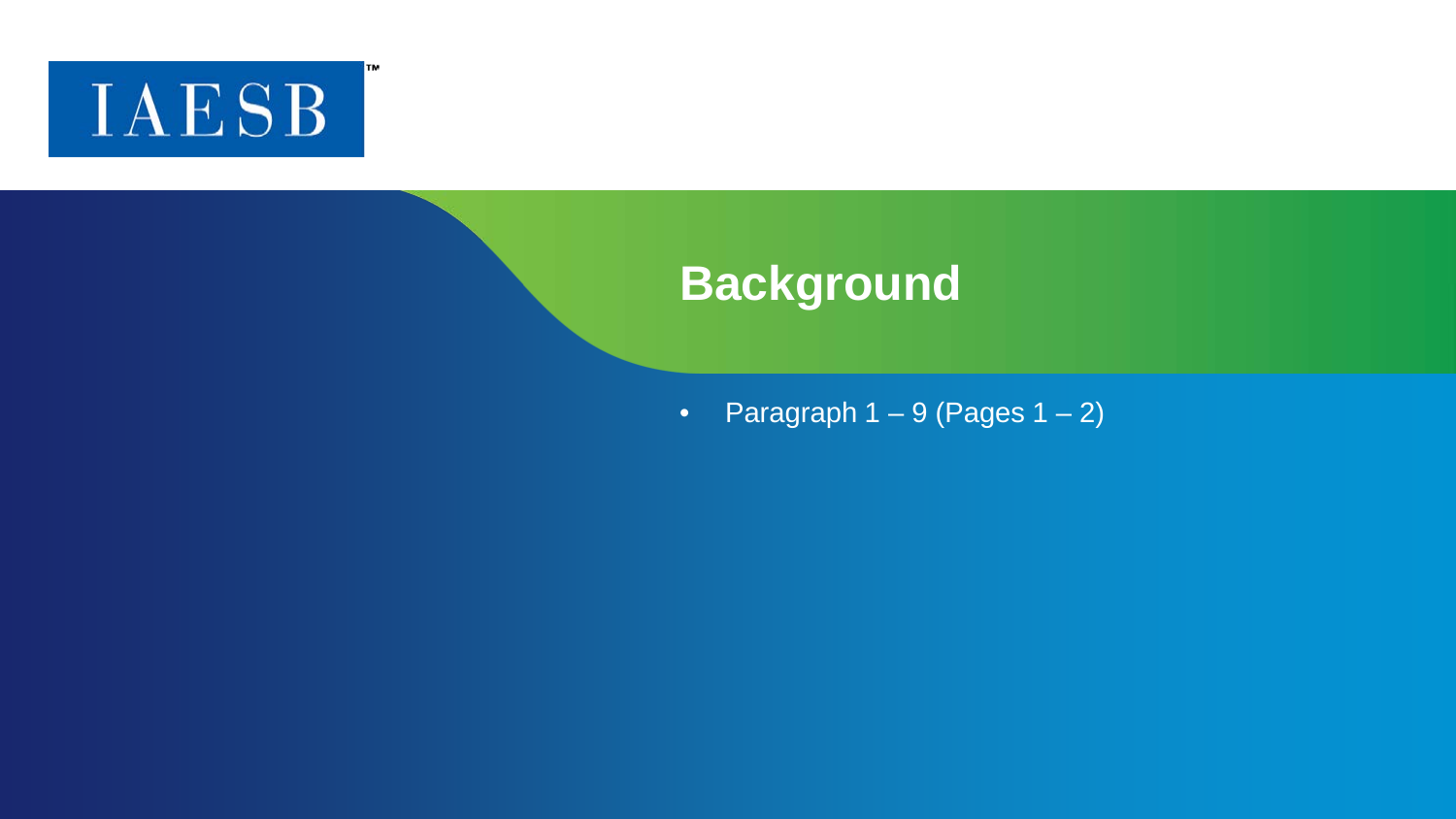

- Professional Skepticism Working Group (IAASB / IESBA / IAESB)
- IAESB
	- PSTF Literature Review
	- PSTF Stakeholder Engagement
	- PSTF Behavioral Competence (the Task Force)
- Task Force Members
	- Bernard Agulhas (Chair), Robert Zwane (Secretary), David McPeak (IFAC Staff), Sue Flis, Manil Jayesinghe, Mienkie Etcheverrigaray, and Elizabeth Gammie, Yoshinori Kawamura, and Edwin Makori.

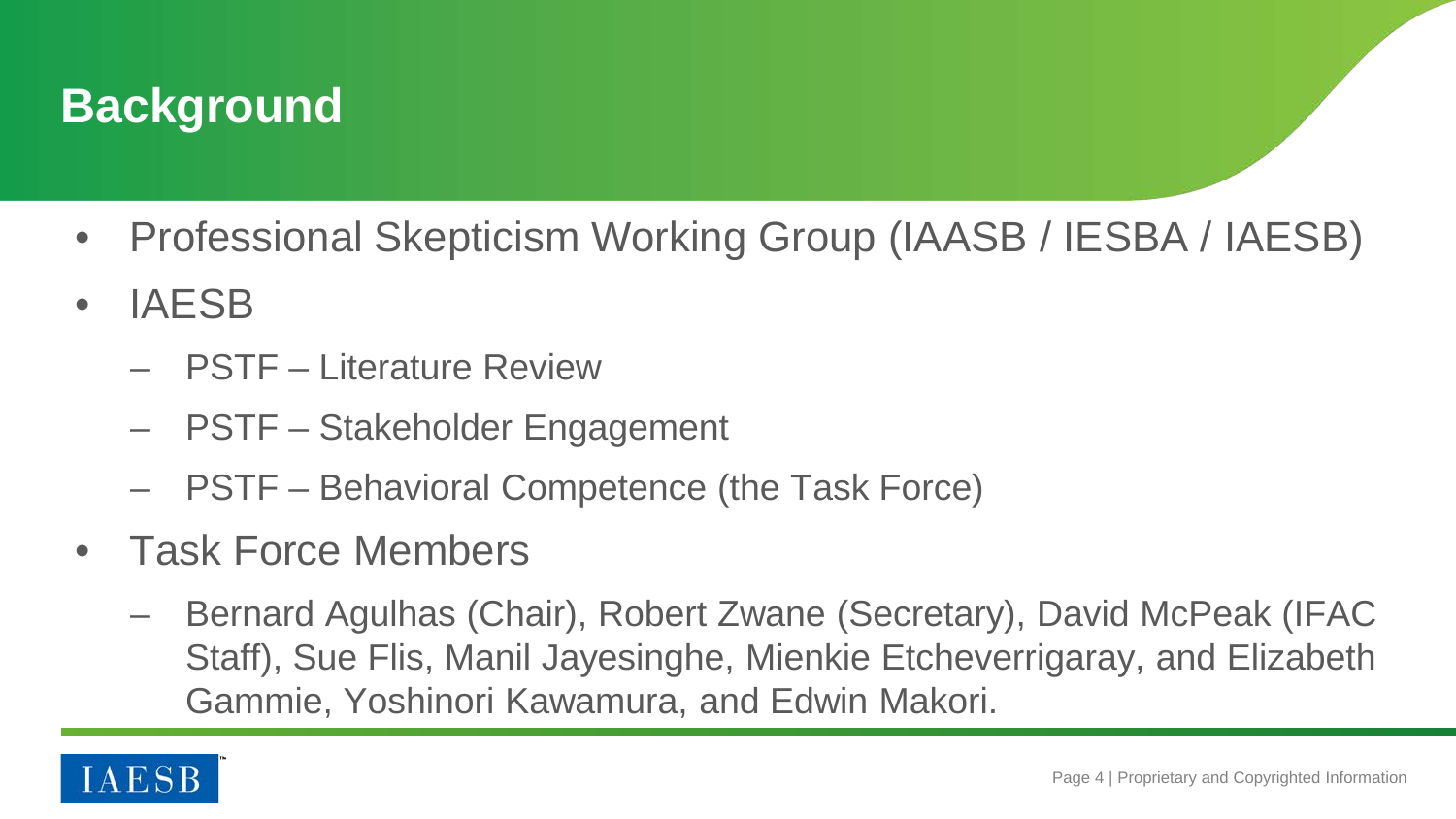## **Background Cont.**

- Possible output:
	- Additional explanatory material.
	- Providing Guidance.
	- Amendments to IESs competence areas or learning outcome.
	- Developing new IESs.

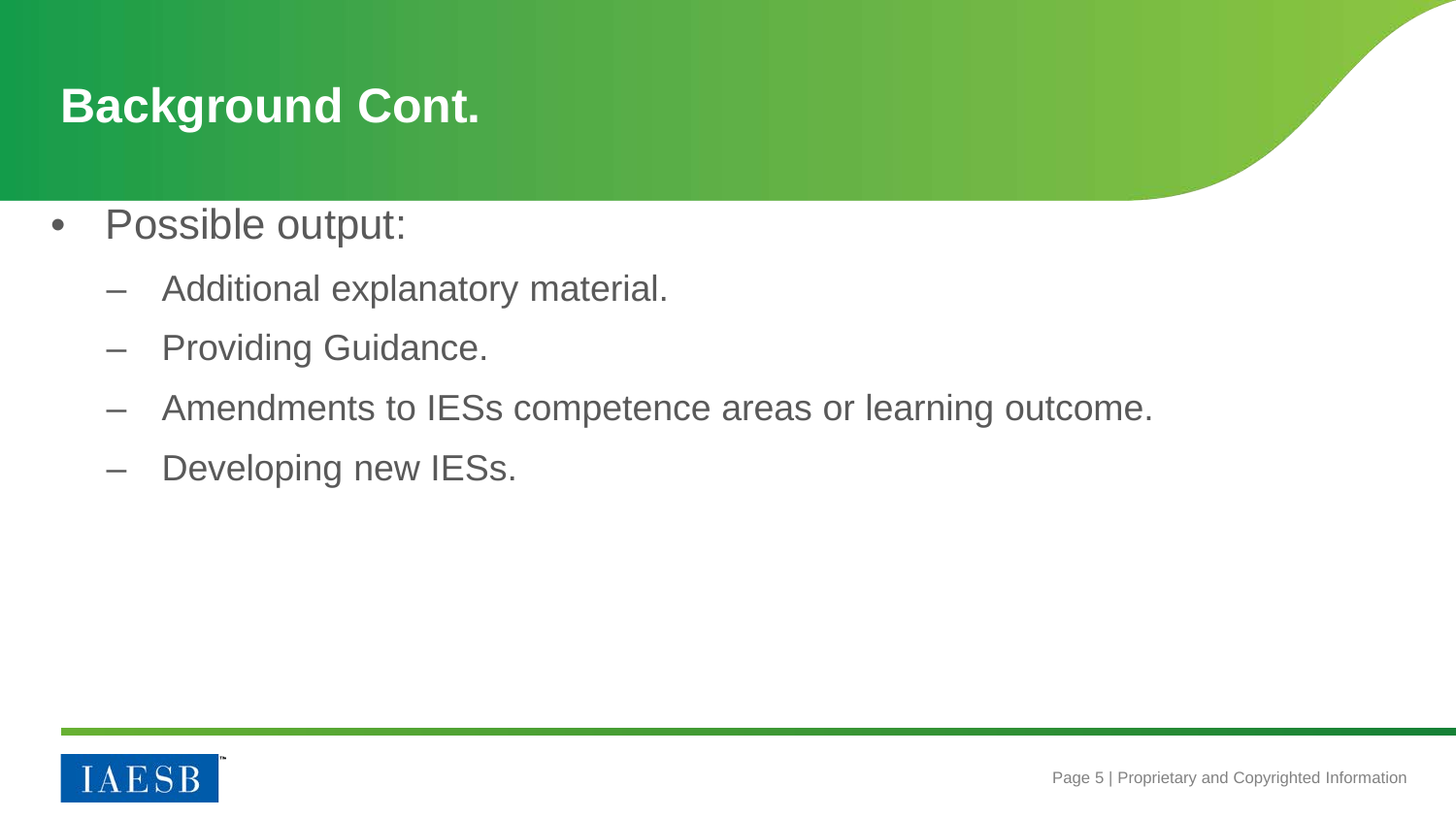## **Background Cont.**

- Work to date:
	- 3 Teleconferences
	- 1 Teleconference with ICT and PSTF Task Force Chairs.
	- Exploratory work to date (a deeper understanding):
		- Developing an **initial** definition of behavioral competence.
		- An **initial** review of other organizations' competency frameworks.
		- Targeted outreach with a **limited** number of Regulators.
		- Considered the work of the PSTF Literature Review

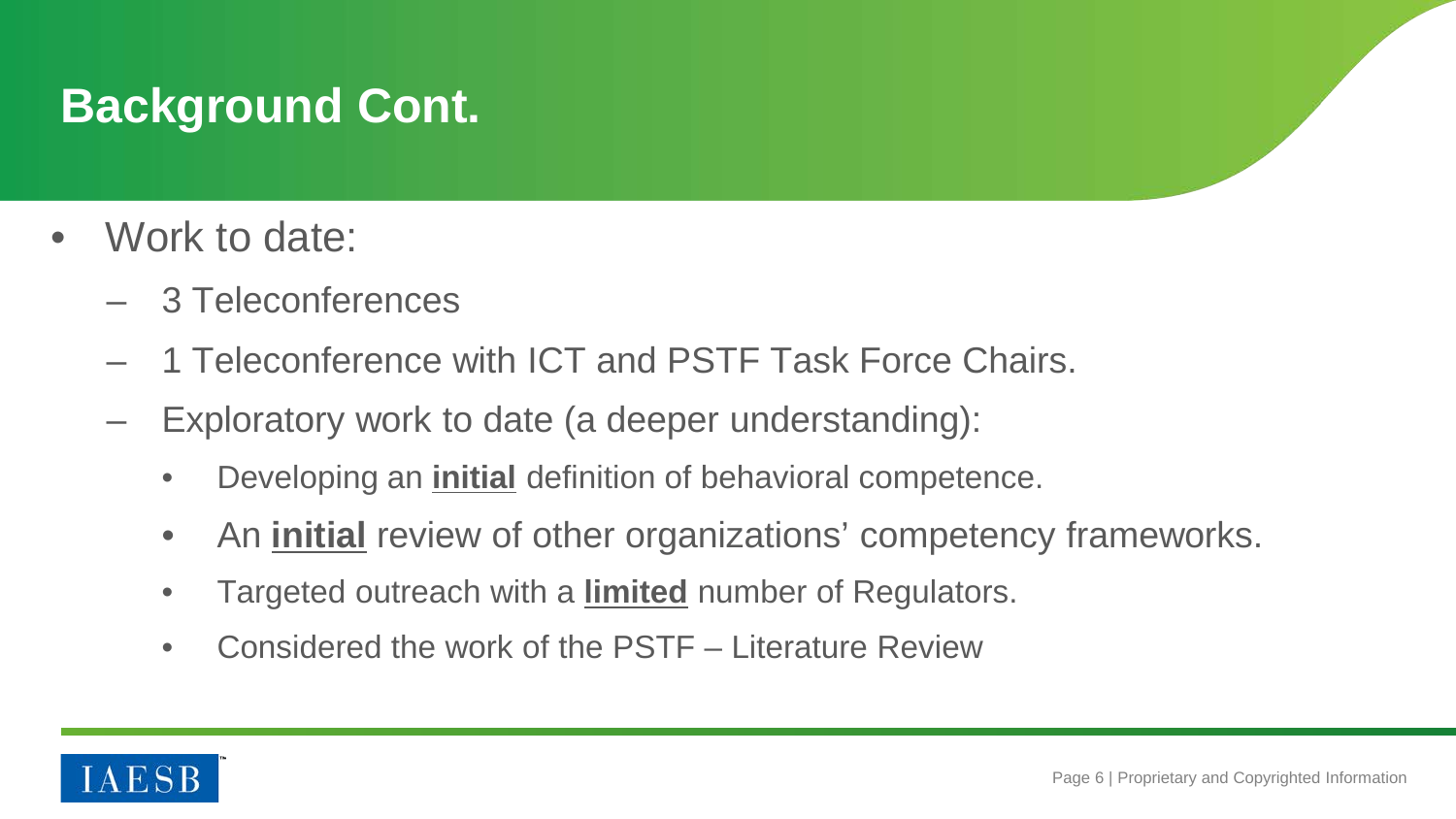

ГM

#### **The problem statement**

• Paragraph  $10 - 18$  (Pages  $2 - 3$ )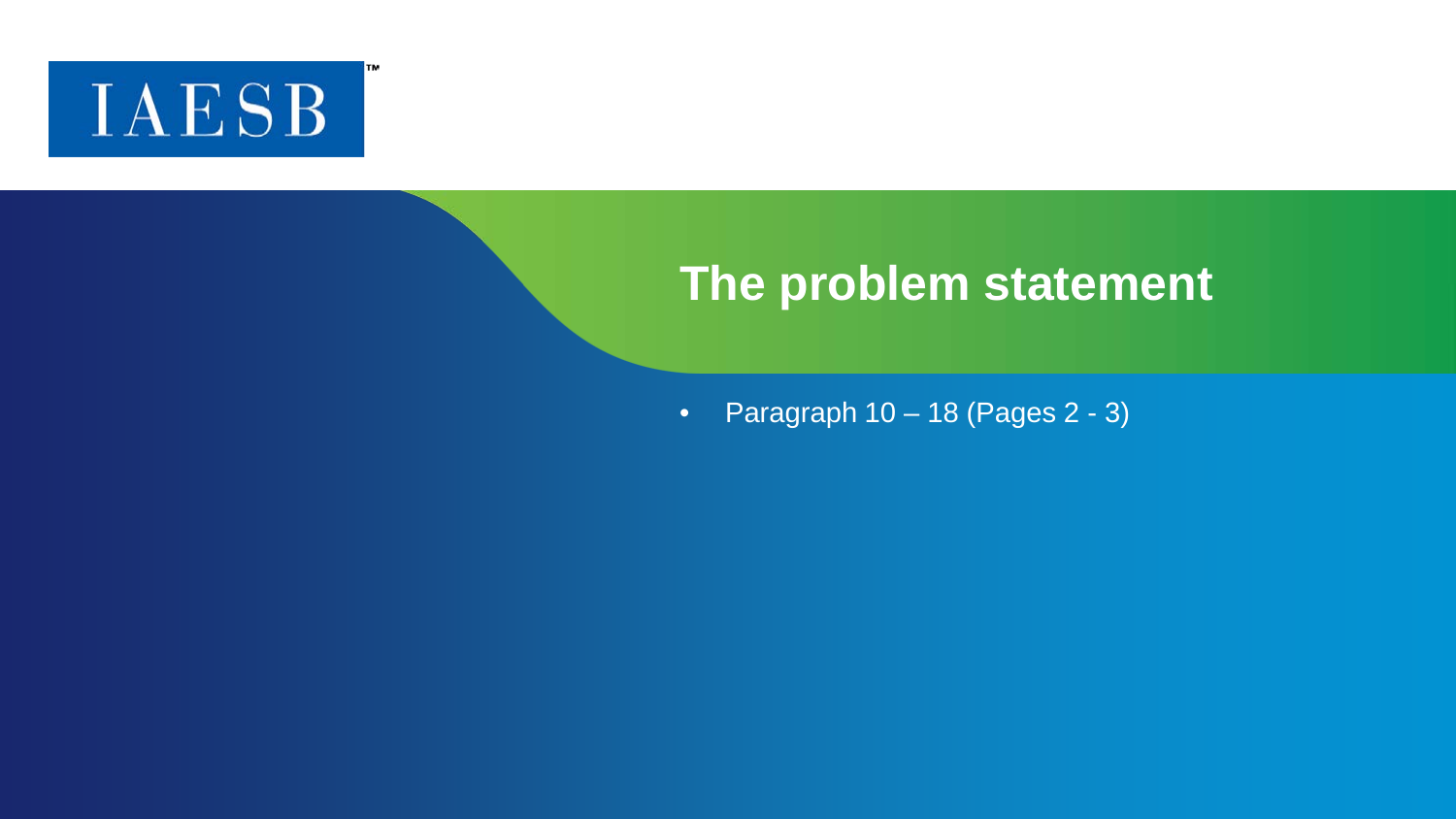## **The Problem Statement**

- Initial objective of the Task Force:
	- To consider any perceived gaps in behavioral competence in the standards as it related to the application of professional skepticism.
- Feedback from IAESB November 2017 Meeting:
	- More exploratory work on broader concept of behavioral competencies.
	- Report back to the Board in April 2018.

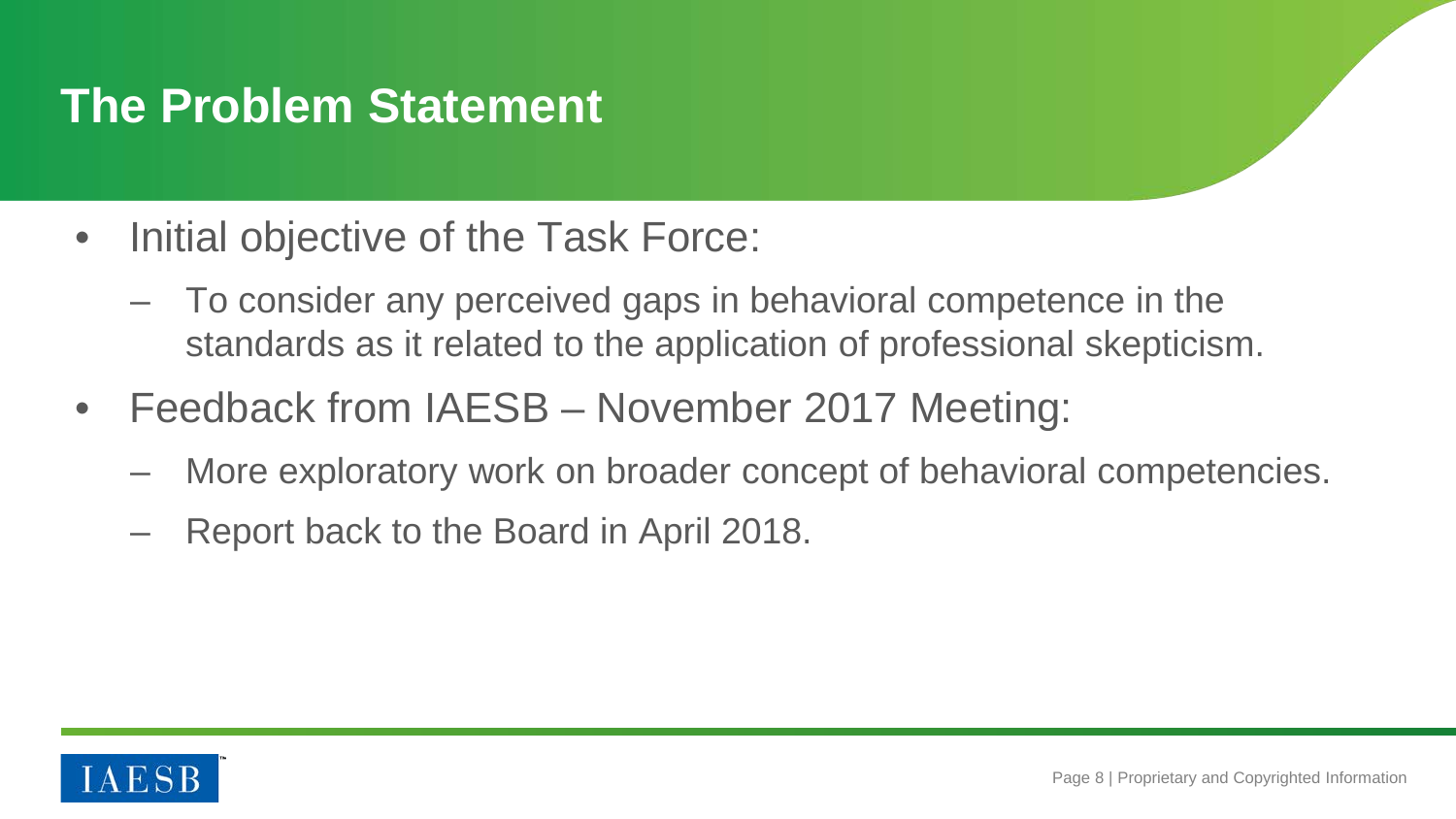## **The Problem Statement Cont.**

- A focus on Behavioral Competence is required:
	- Dynamic environment and increasing pace of change in the business arena.
	- The needs and expectations from those who use and rely on the services of professional accountants.
	- Many corporate and audit failures seem to be linked to aspects that are beyond the professional accountants' technical abilities.

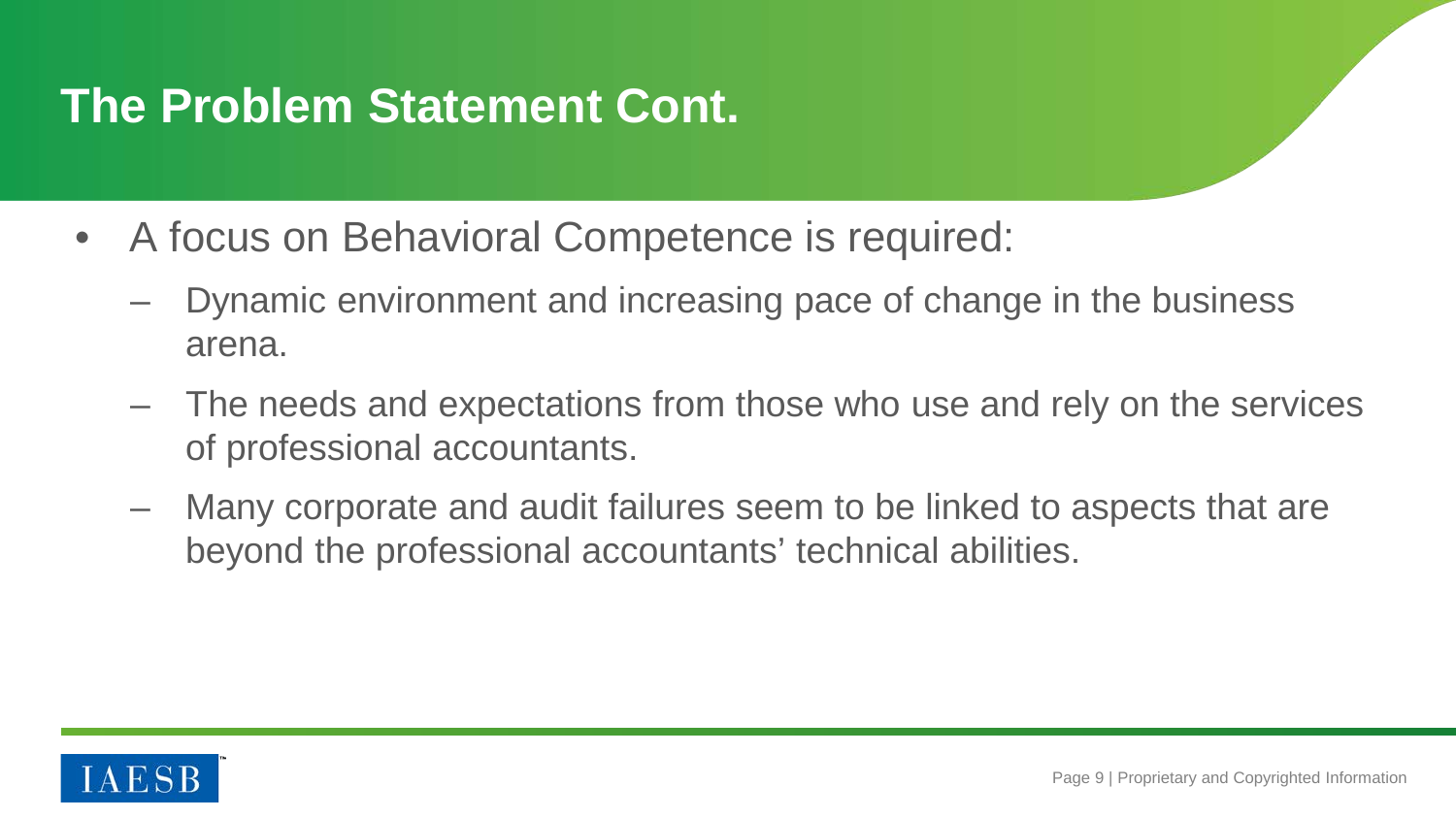## **The Problem Statement Cont.**

• Other Task Forces seem to have also identified the importance of Behavioral Competence:

– ICT

- PSTF Literature Review
- Therefore, to obtain an understanding of Behavioral Competence the Task Force:
	- Prepared an initial definition of Behavioral Competence.
	- Has done an initial review of the IESs and other competency frameworks.
	- Has had initial engagement with a limited number of Regulators.

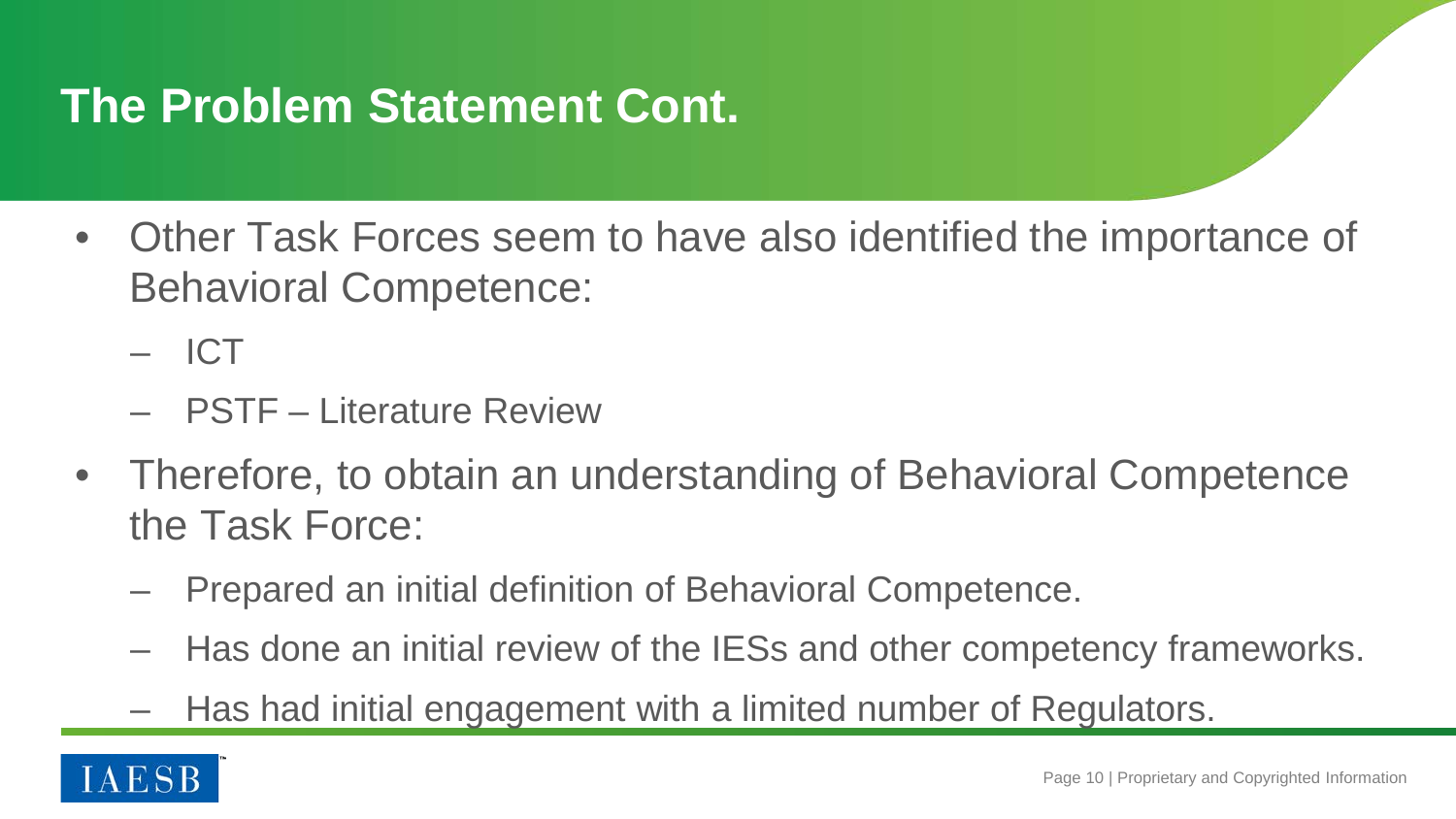

#### **Defining Behavioral Competence**

• Paragraph 19 - 21 (Page 4)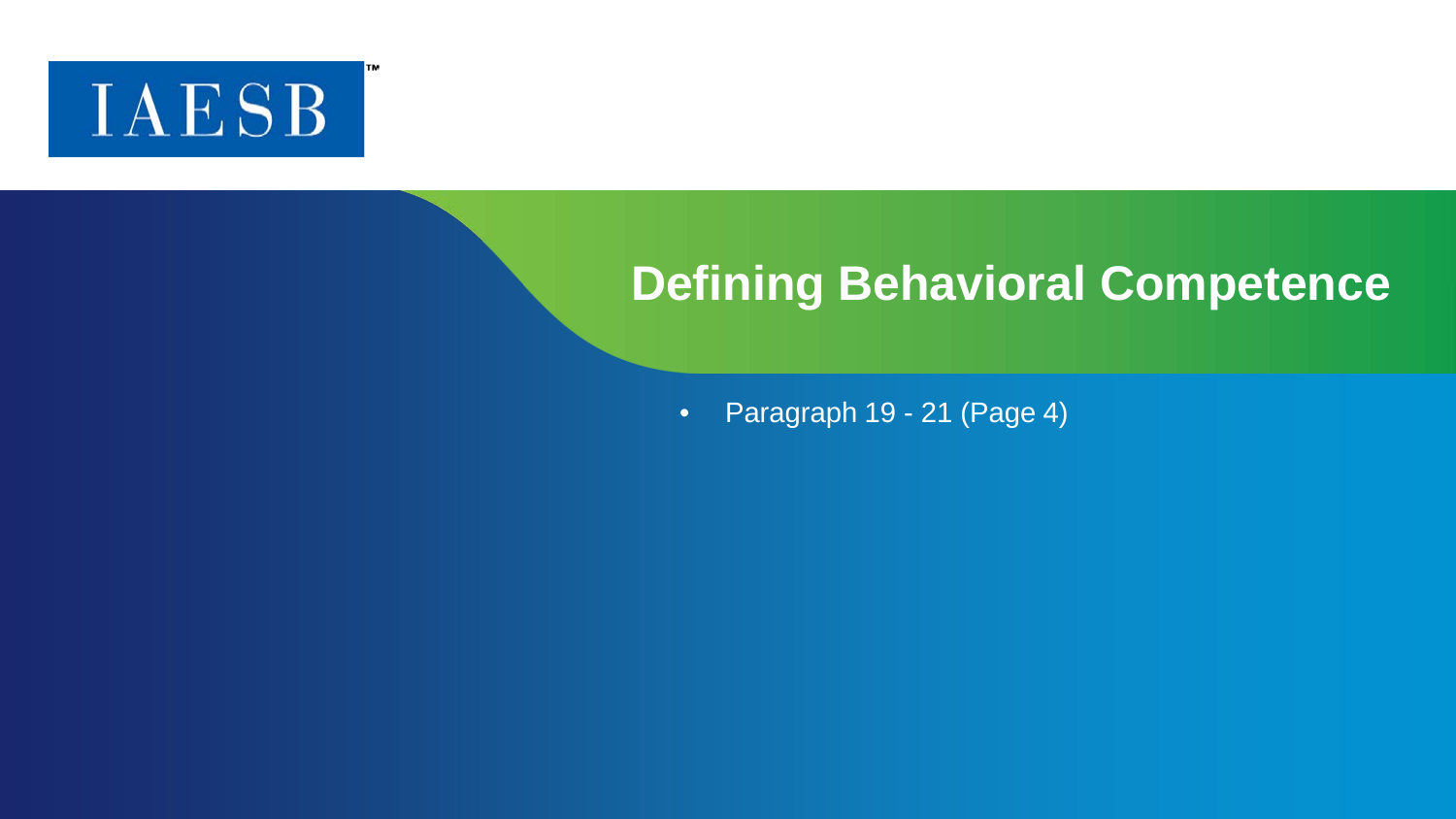## **Defining Behavioral Competence**

- The Task Force has developed an initial definition
	- An attempt in better understanding what we are dealing with.
	- An attempt to capture both IPD and CPD aspects.
	- Need for refinement.

*Behavioral Competences comprise any behaviors, attributes and qualities that an individual is expected to demonstrate in fulfilling their role as a professional accountant. Behavioral competences encompass knowledge, skills, values, attitudes, and actions that contributes to the development and maintenance of professional competence to enable professional accountants to continue to perform their roles competently.*

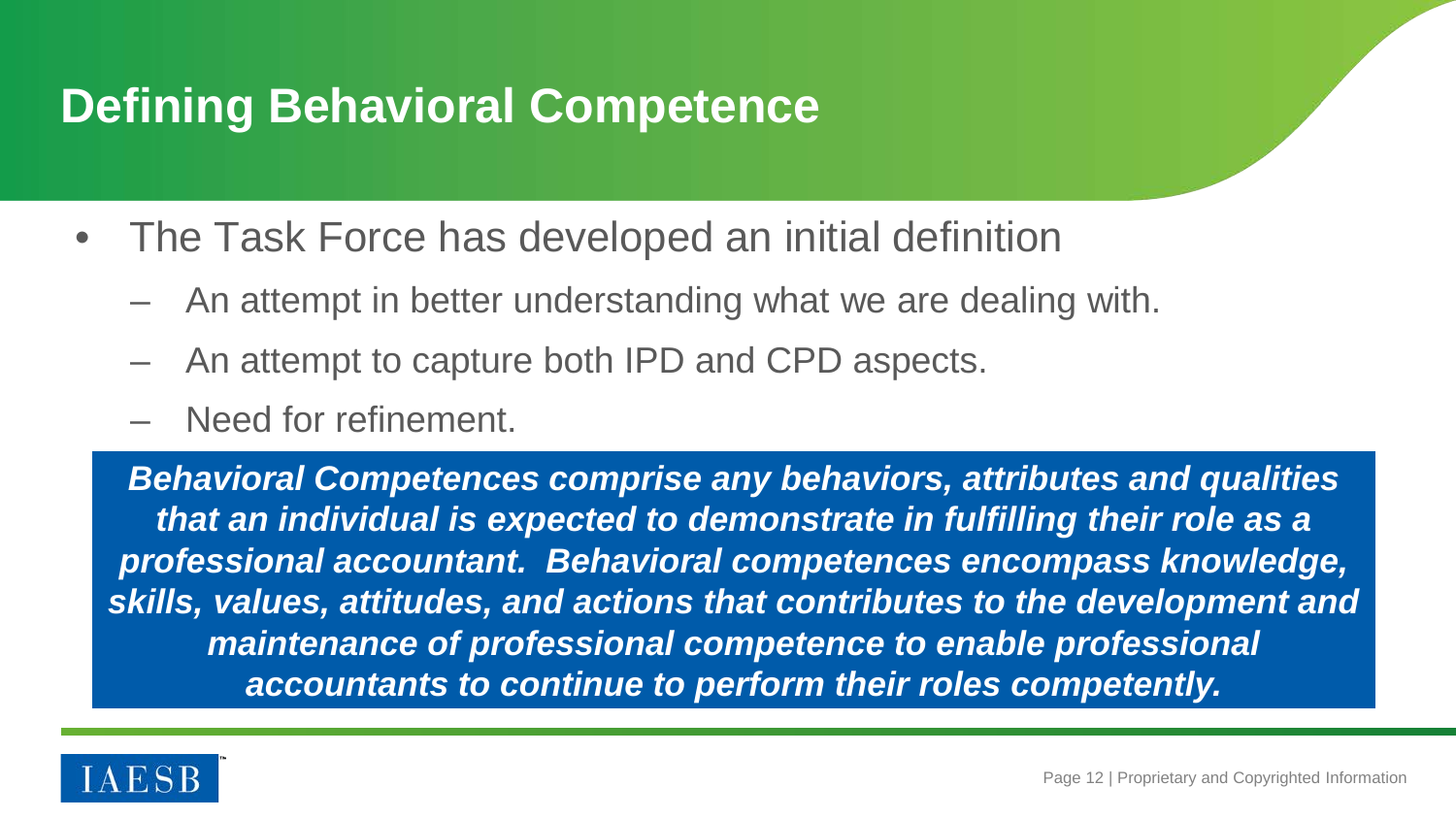## **Action Requested:**

- A. Does the Board support the development of a definition of behavioral Competence? If not, why?
- B. Does the Board have any further suggestions on the 'initial' definition of behavioral competence?
- C. If the Board supports the development of a definition for behavioral competence, what other actions should the Taskforce take to further develop this definition?
- D. If the Board supports the development of a definition for behavioral competence, how should this definition be incorporated into the IESs?

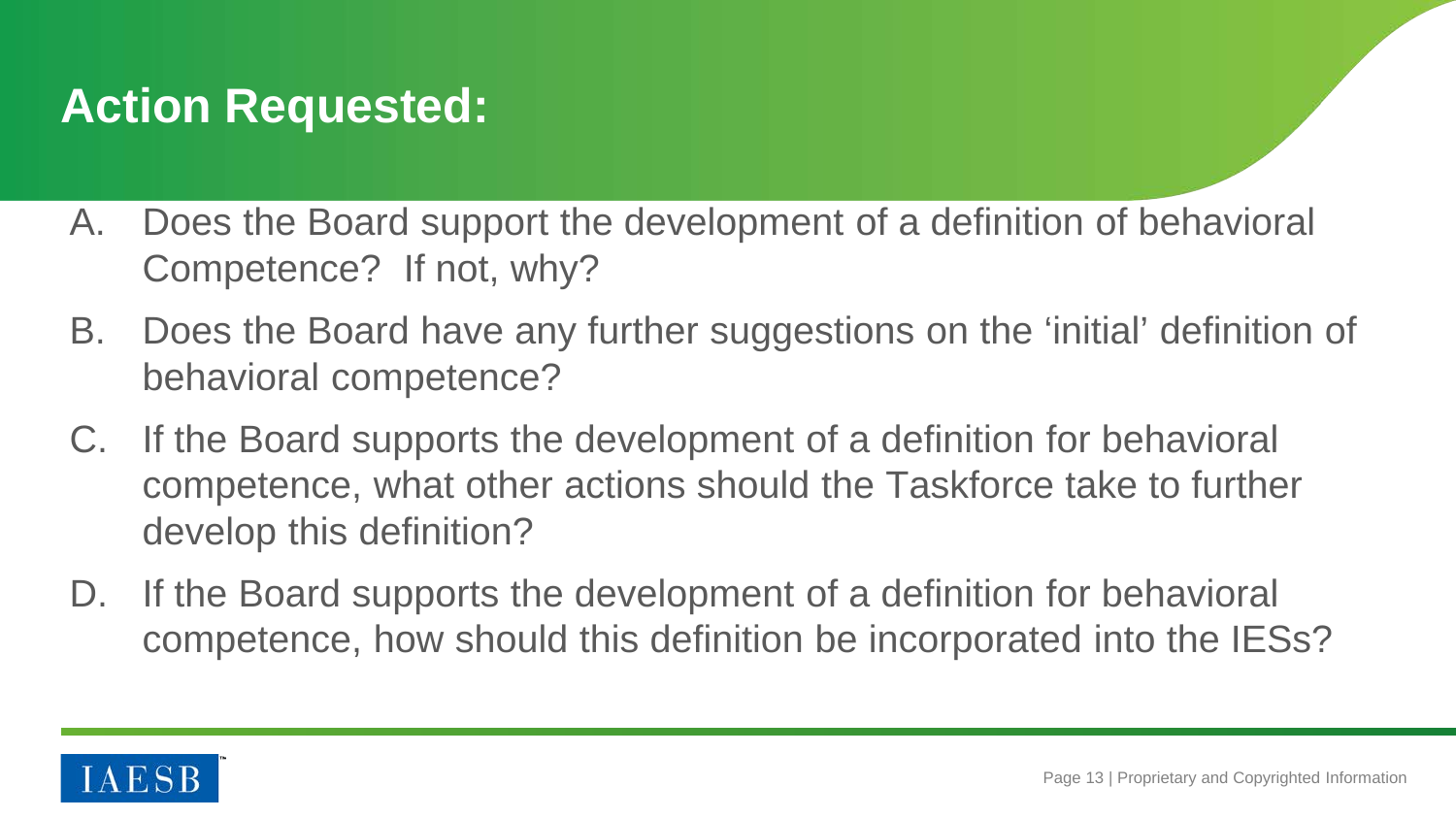

## **How is Behavioral Competence defined by other organisations?**

• Paragraph 22 - 25 (Pages  $4 - 5$ )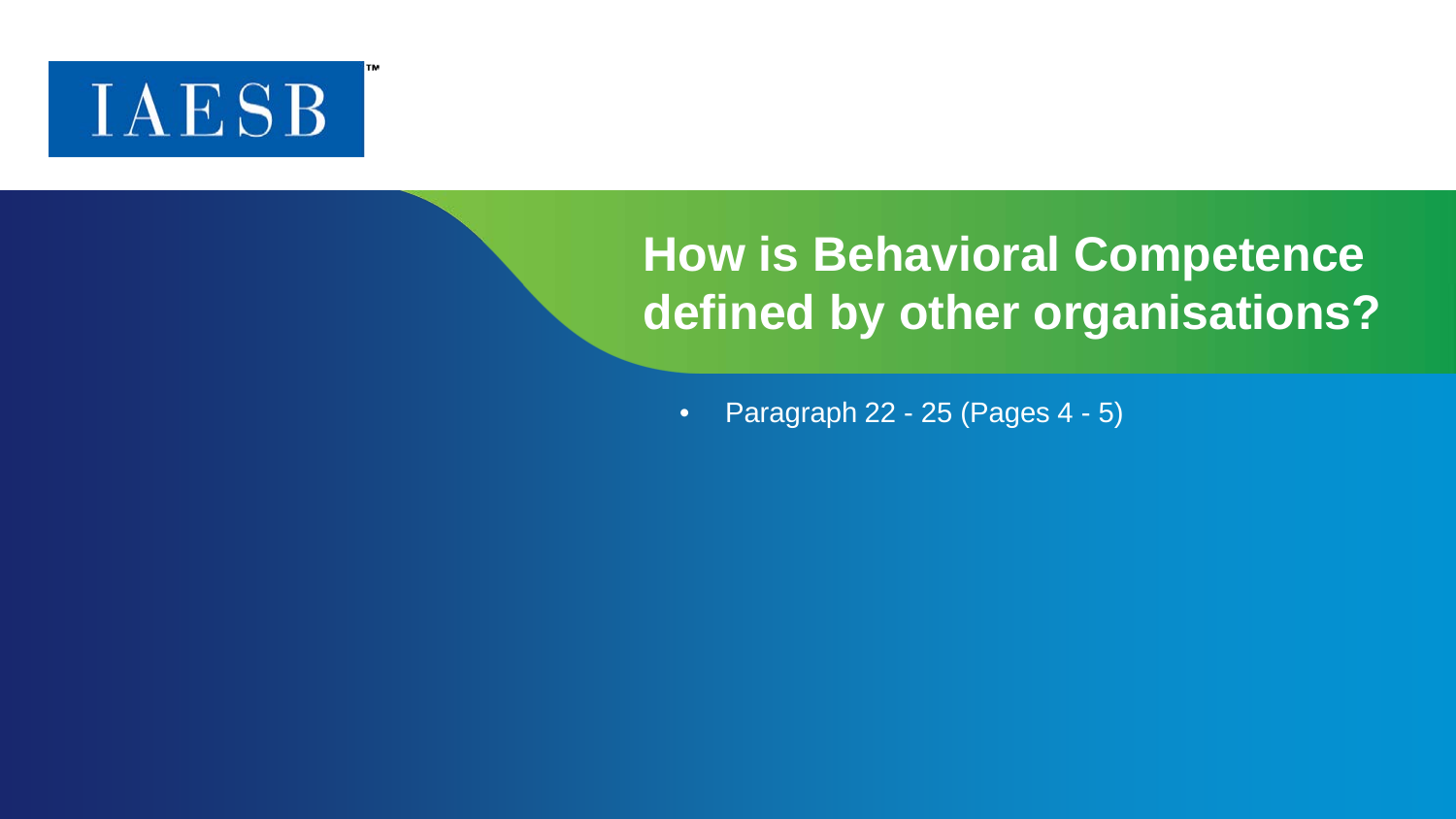## **How is Behavioral Competence defined by other organisations?**

The following definition seem to be a widely used definition:

*Any behavioral attribute such as knowledge, skill set, teamwork, leadership skills, technical know-how, etc. which contributes to the development of an individual in the organisation to take up bigger roles is known as behavioral competency. It can be applied to individuals at all levels, which simply means that it is not restricted to just top, middle, or lower level. Behavioral competency is used to enhance the competency of employees at all the positions in the organisation for smoother transition of workflow. It is not just limited to career, but personal life as well. It involves traits which an individual has or should have to be successful.*

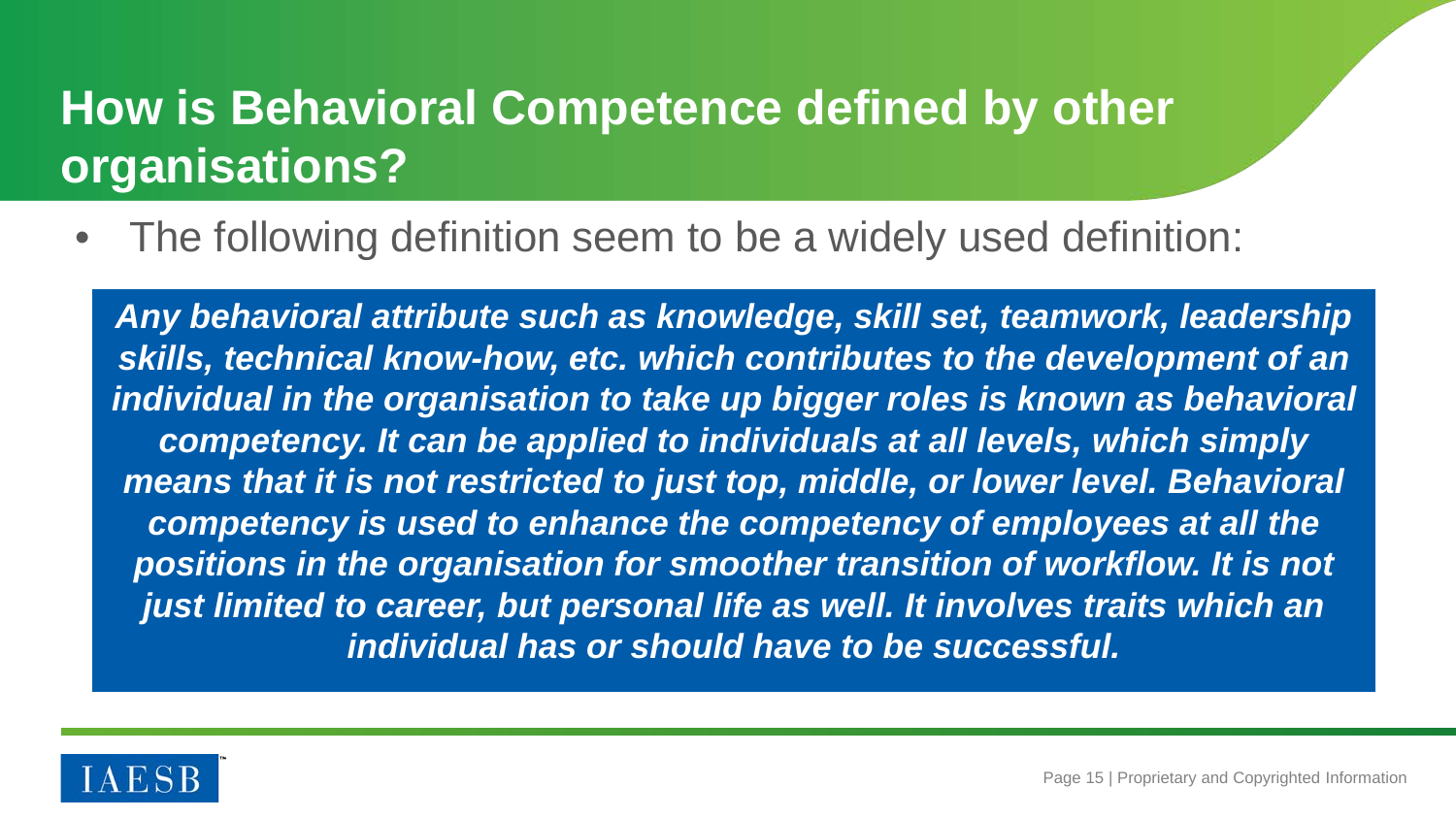

## **A review of other organizations' competency frameworks**

• Paragraph 26 - 40 (Pages 5 - 10)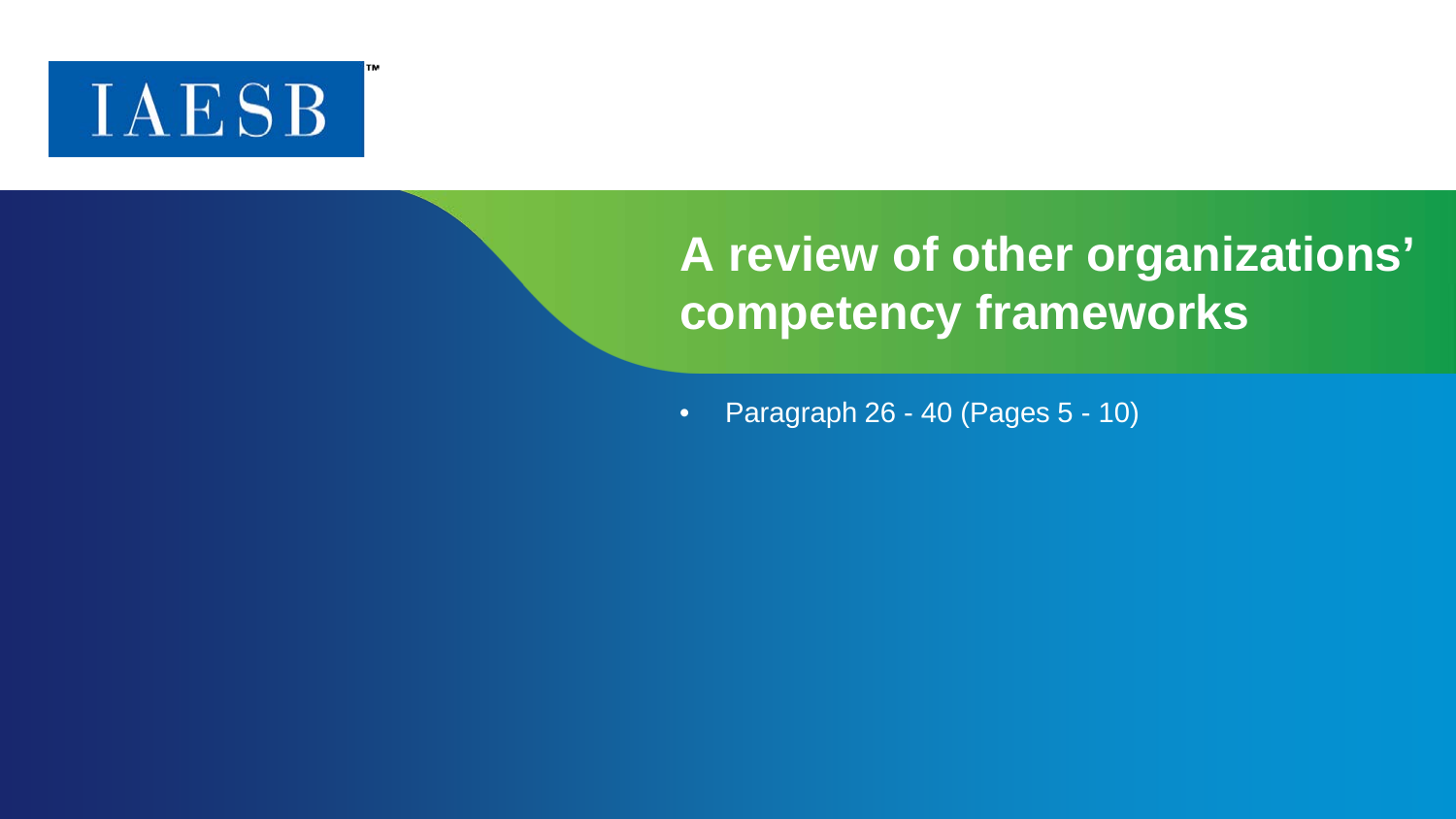## **Other Competency Frameworks**

- To get a better understanding
- Not just competency frameworks from accountancy organizations:
	- National Research Council of Canada
	- Canada Mortgage and Housing Corporation
	- The South African Institute of Chartered Accountants
	- The ACCA
	- The Independent Regulatory Board for Auditors
	- ICAEW

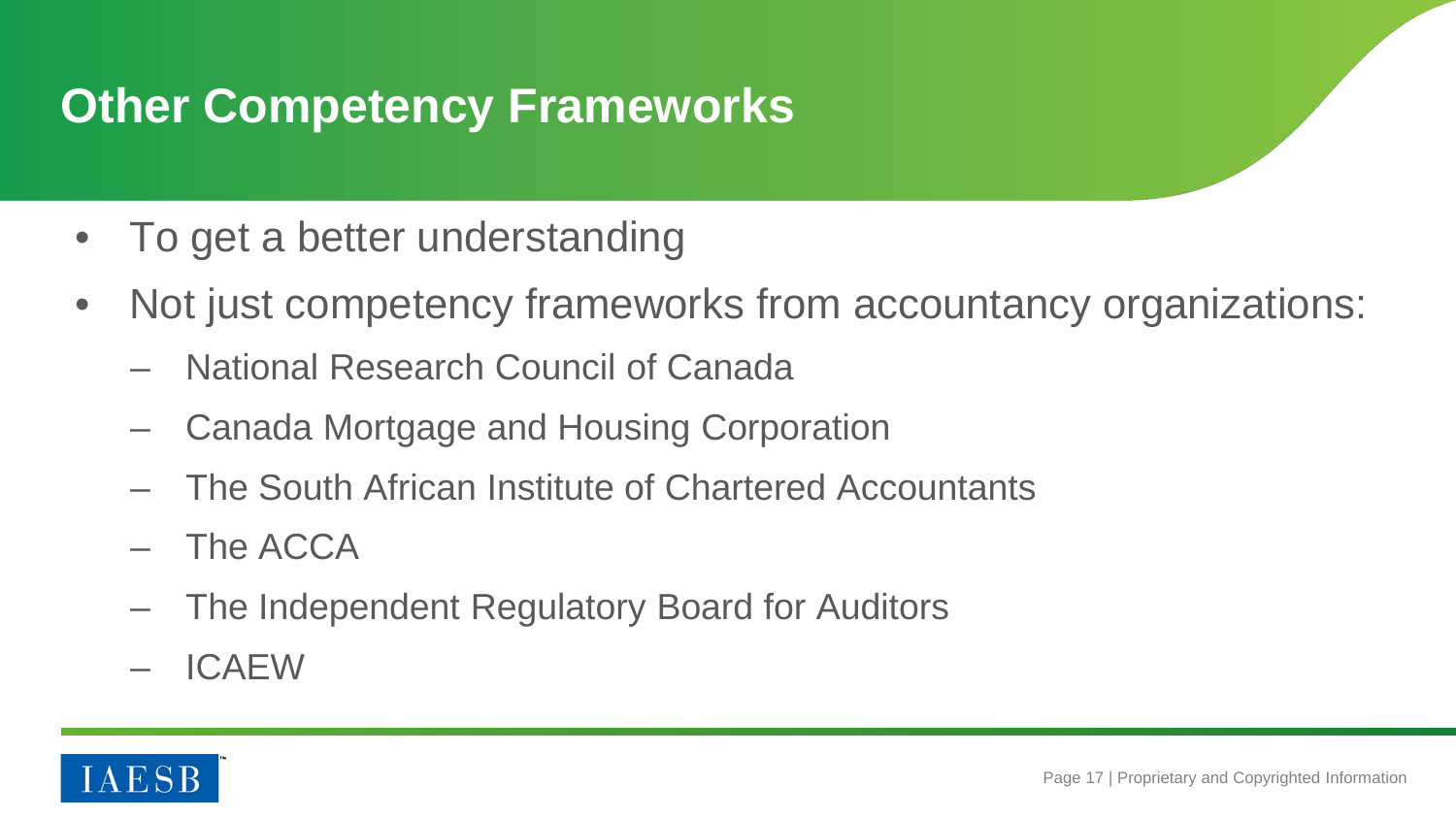## **Other Competency Frameworks Cont.**

- What have we found:
	- Used by others to refer to all non-technical competencies.
	- Others call them 'pervasive qualities and skills'.
	- Others call them 'professional development skills'.
	- Others have made these role specific and describe the requirements to move from one level to another in these roles.
- Further analysis of these competencies required to identify possible learning outcomes that are not addressed by the IESs.

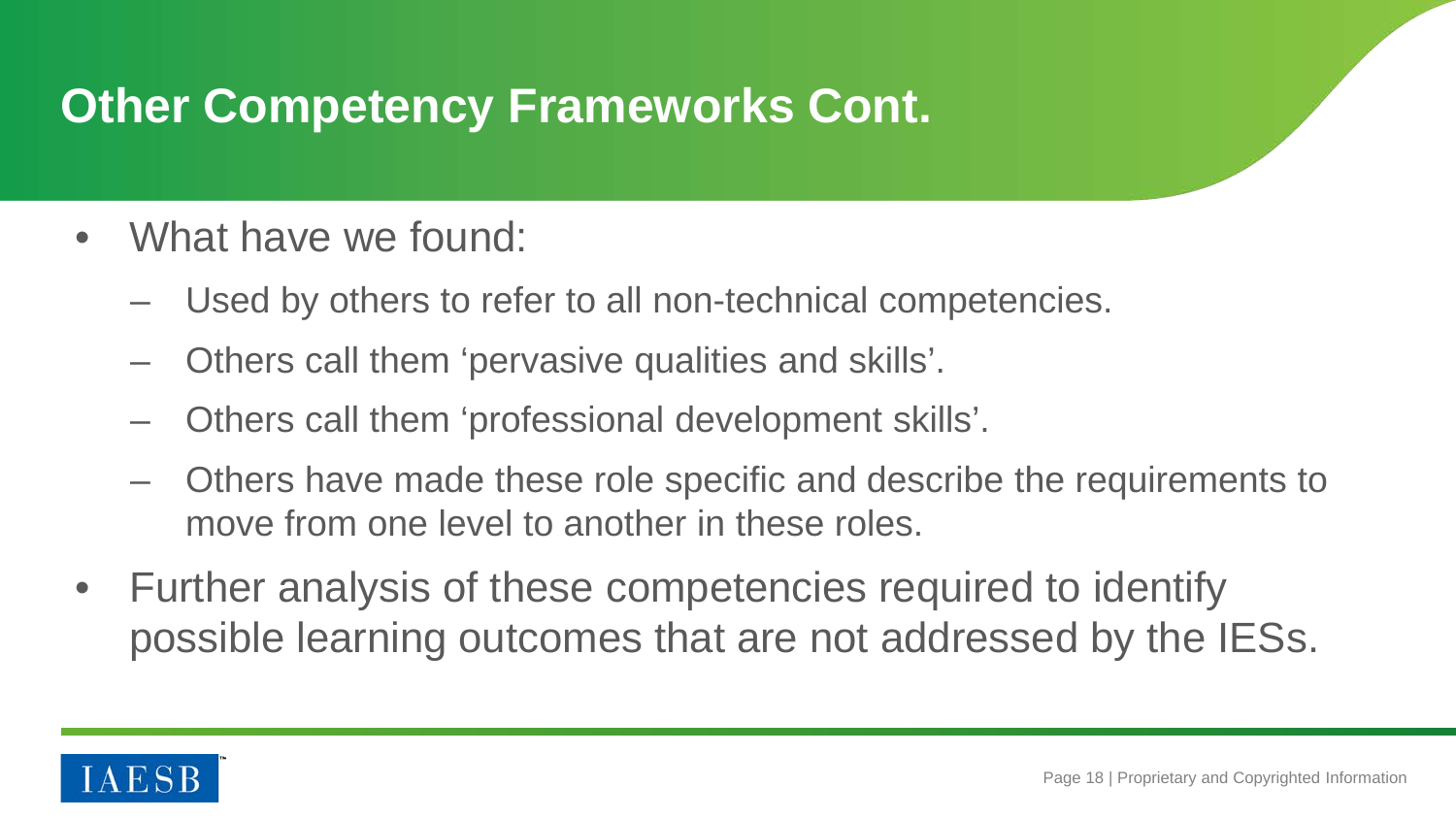## **Action Requested:**

- E. Does the Board believe the concept of behavioural competency needs to be more visible in the IESs?
- F. Does the Board believe the review of the competency frameworks of other organizations is a useful approach in identifying potential shortcomings in the IESs? If not, what other approaches would the Board suggest to identify shortcomings in the IESs?
- G. If the Board believes that reviewing the competency framework of other organizations is a useful approach, does the Board know of any additional competency frameworks to be considered by the Task Force?

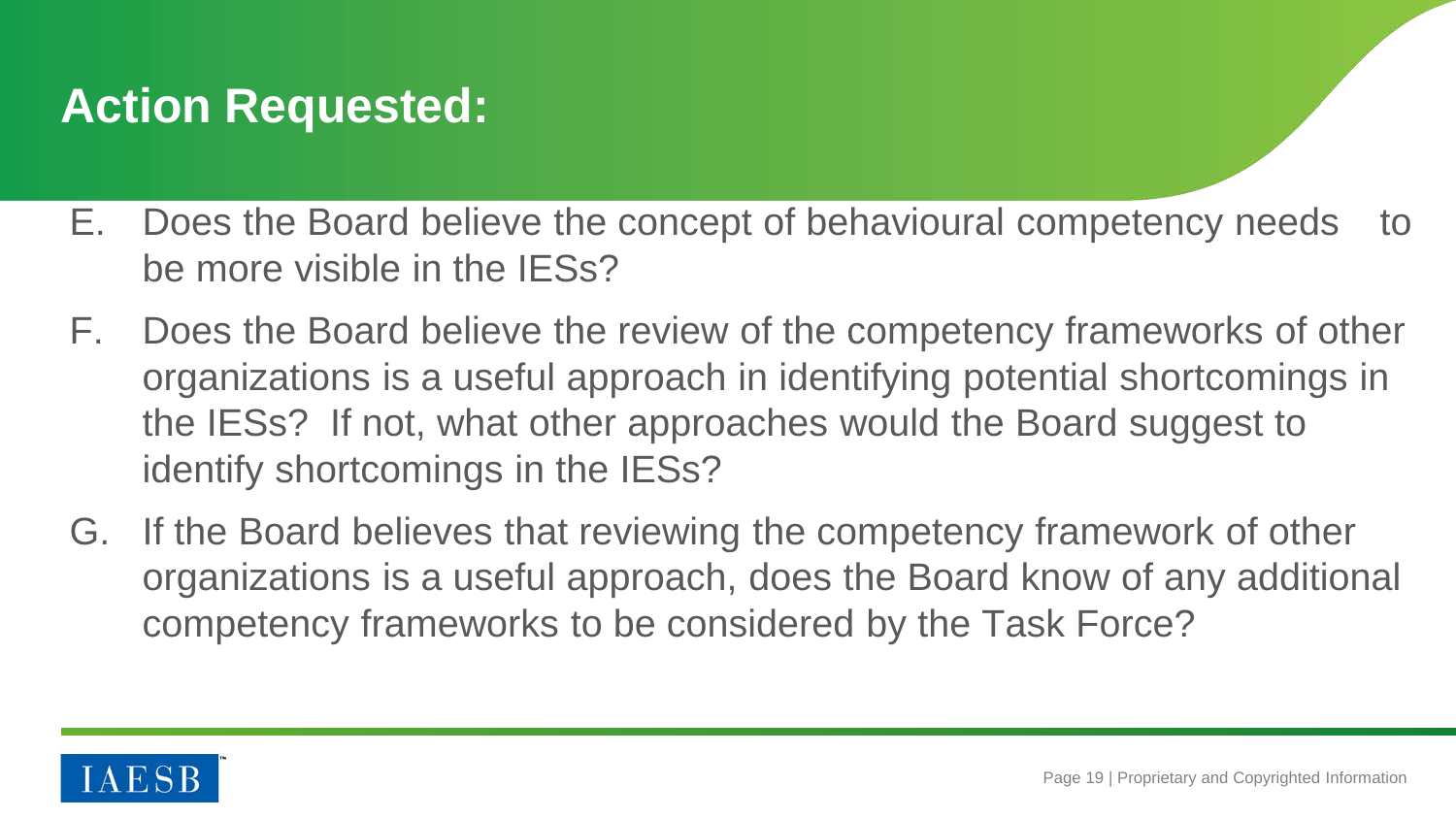

## **Feedback from outreach with Regulators**

• Paragraph 41 - 47 (Pages 11 - 12)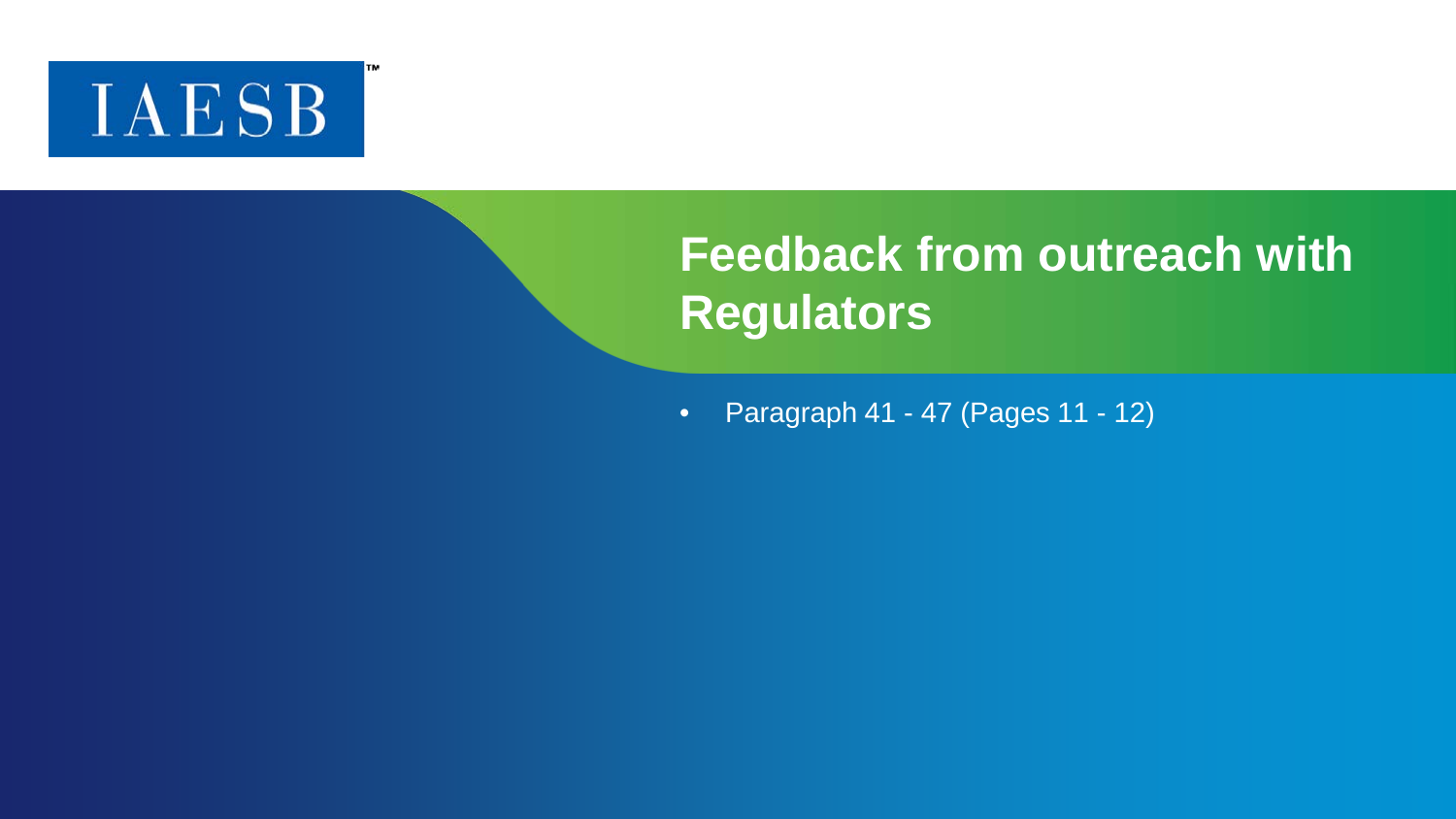#### **Feedback from outreach with Regulators**

- To obtain an understanding from a regulatory perspective.
	- Limited number of regulators contacted (6) and 5 responses were received.
- The Following questions were asked:
	- What is your understanding of the concept of Behavioral Competence?
	- Do you have evidence of inspection failures linked to issues of behavioral competence?
	- Do you believe that the IESs sufficiently address the concept of behavioral competences? Please elaborate.
	- Do you have views on how the Task Force can deal with the issue of Behavioural Competence in the education standards?

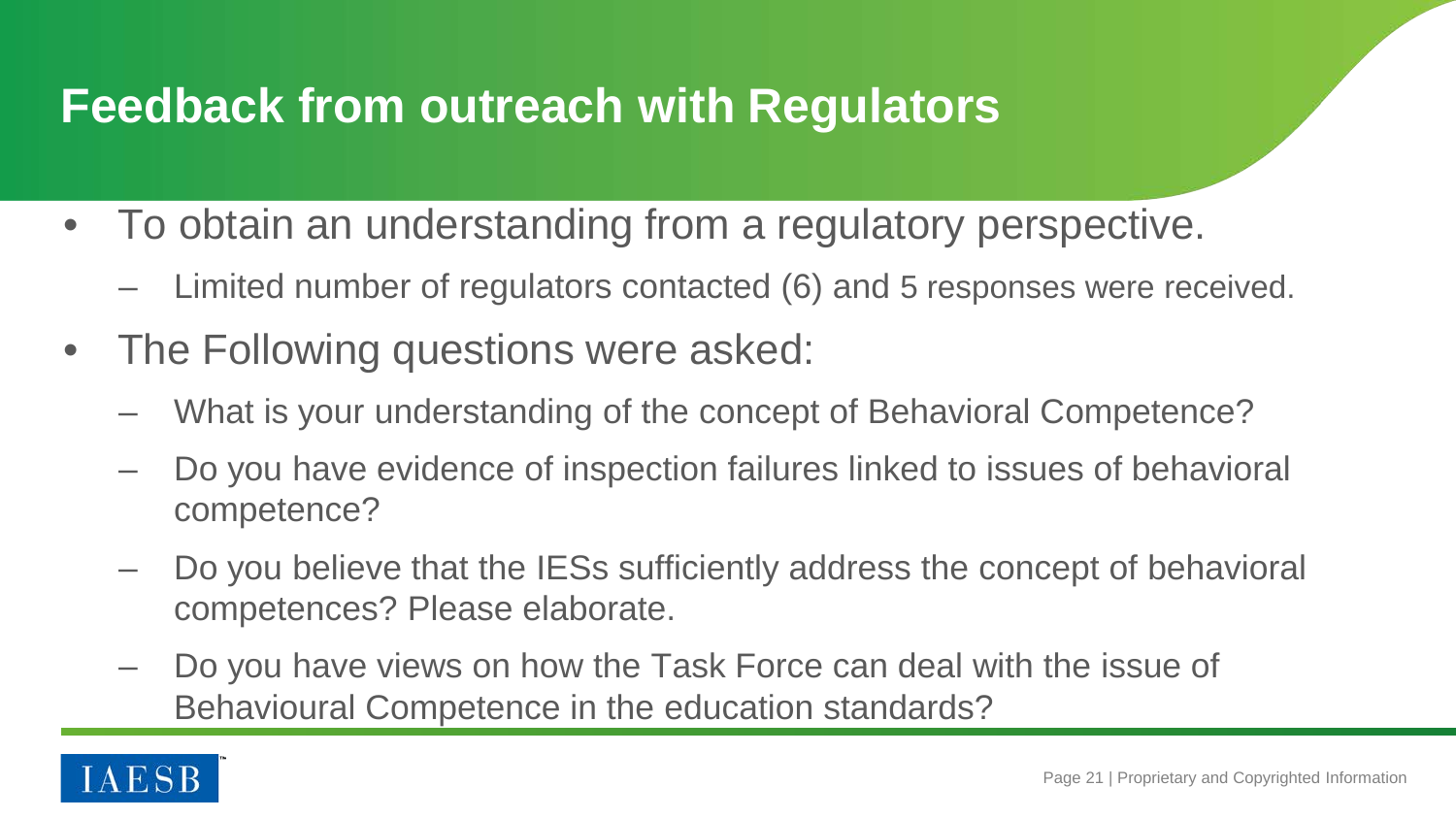#### **Feedback from outreach with Regulators Cont.**

- Refer to the following paragraphs for some feedback from the regulators:
	- Paragraph 43: On their understanding of behavioral competencies.
	- Paragraph 44: On whether they have any evidence of the impact of behavioral competence on their inspections results.
	- Paragraph 45: On whether the current IES sufficiently address behavioral competences.
	- Paragraph 46: On how the Task Force could deal with the issue of behavioral competences.

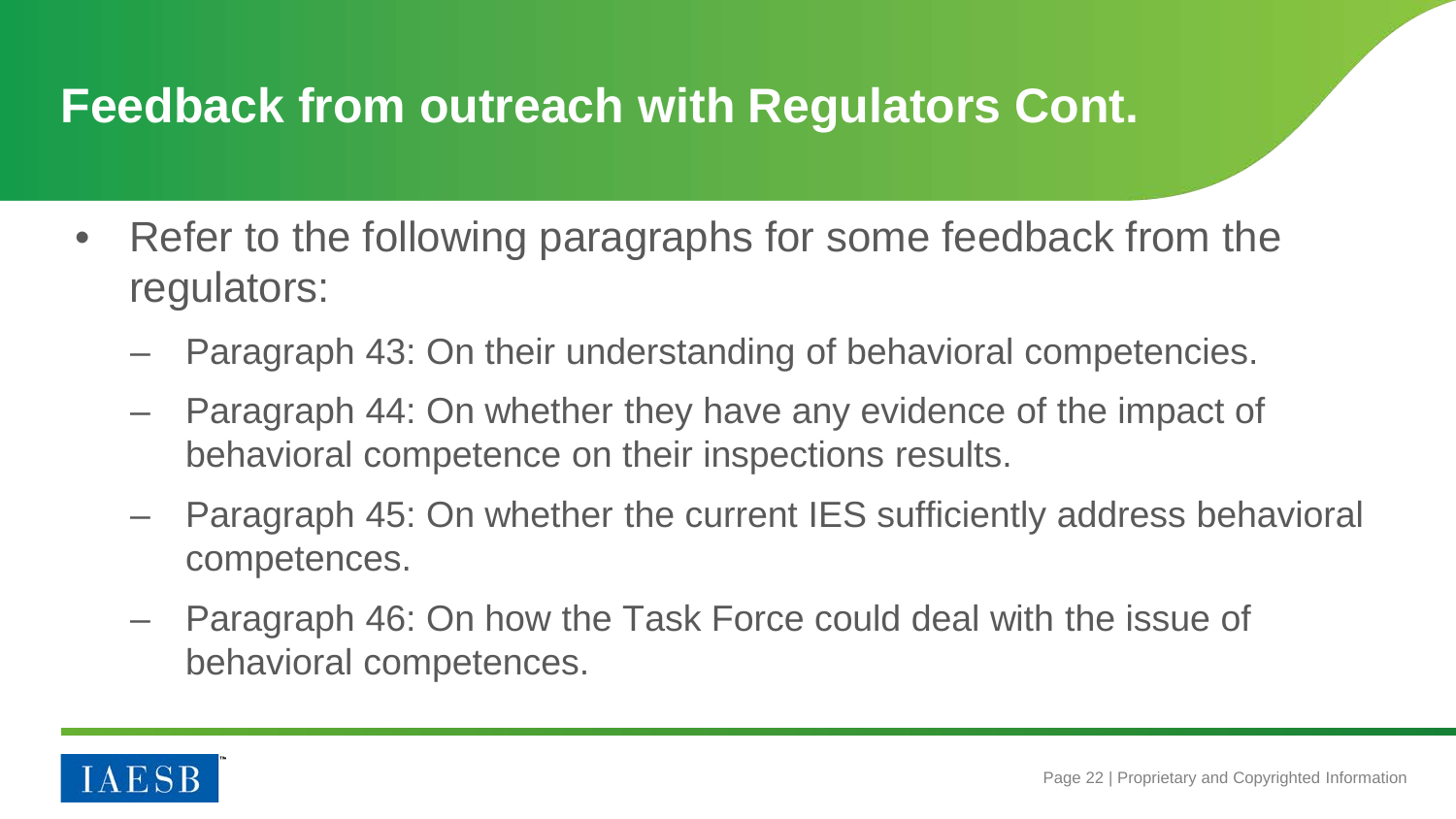## **Action Requested:**

- H. Based on the initial outreach with regulators, does the Board agree with the Taskforce that there is a need for the IAESB to focus on behavioural competence? If not, why?
- I. Does the Board believe that additional regulators should be engaged based on the initial feedback from the few regulators? If so, what additional regulators should be engaged?
- J. If the Board believes that additional regulators should be engaged, what form should the further inquiry and analysis take?

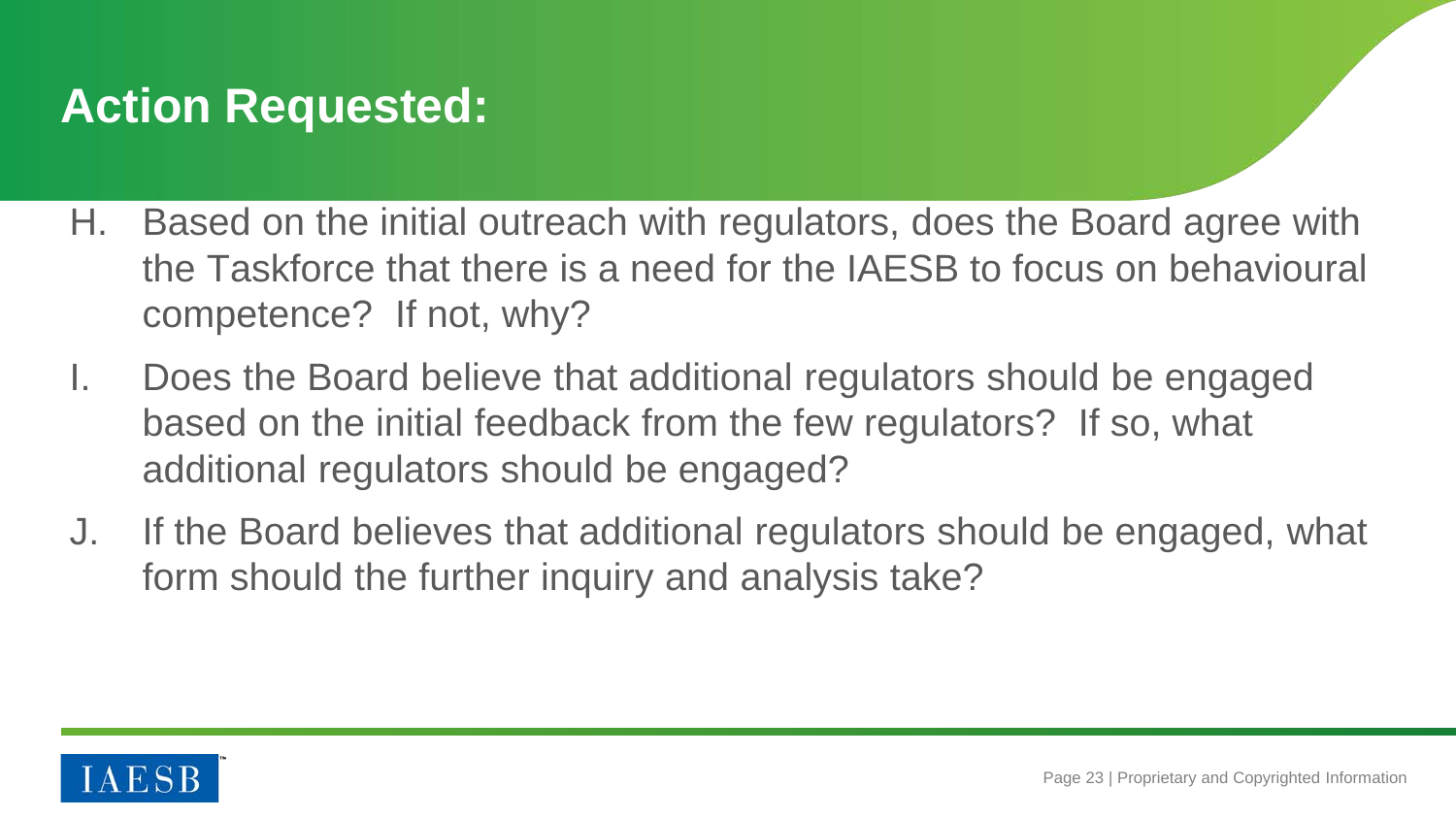

#### **Review of the current IESs**

• Paragraph 48 - 55 (Pages 13 - 14)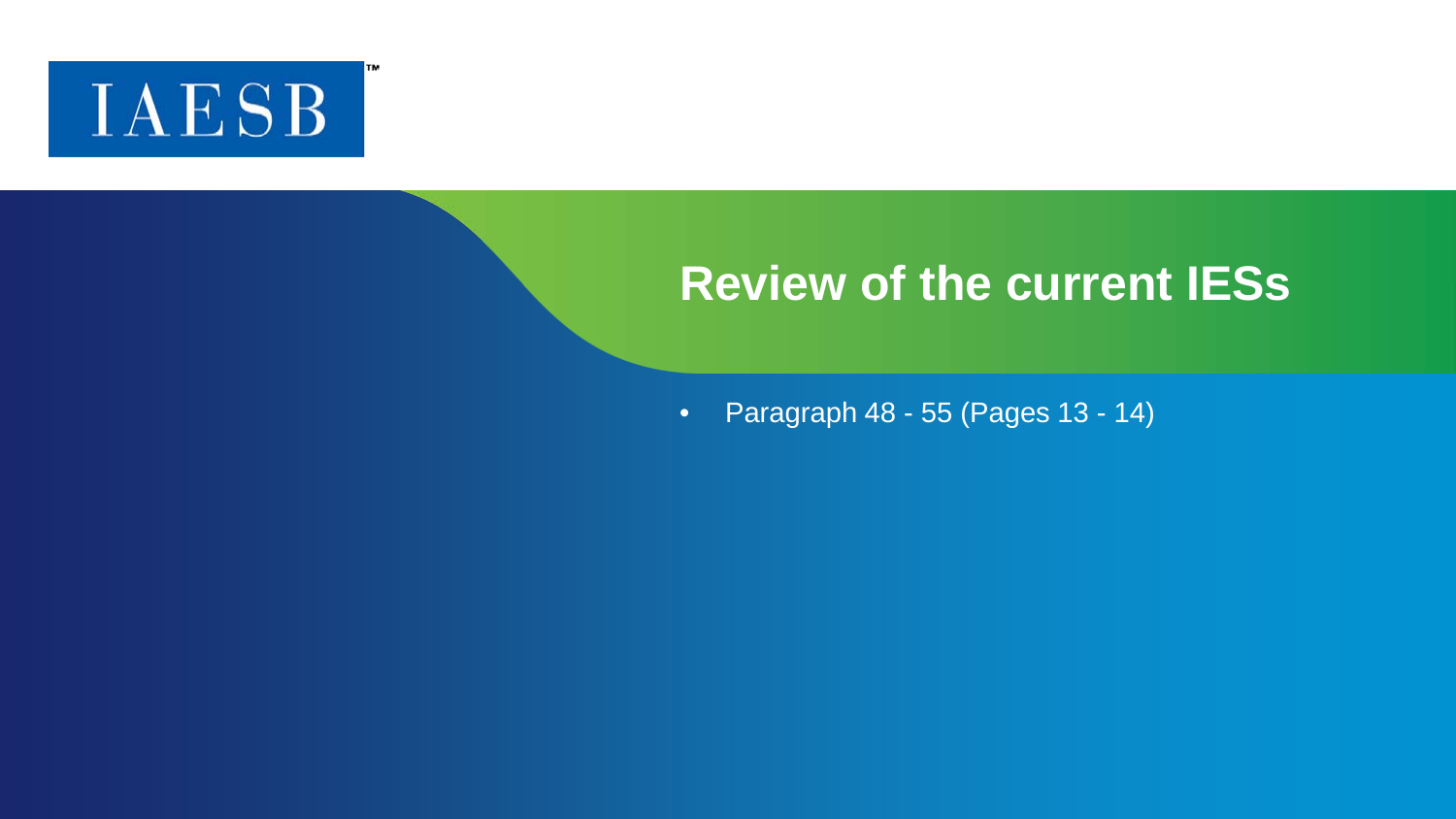## **Review of the current IESs**

- The Task Force reviewed:
	- Framework
	- $-$  IES 3
	- $-$  IFS 4
- The aim of was to obtain an understanding of the extent to which the current standards deal with behavioral competence

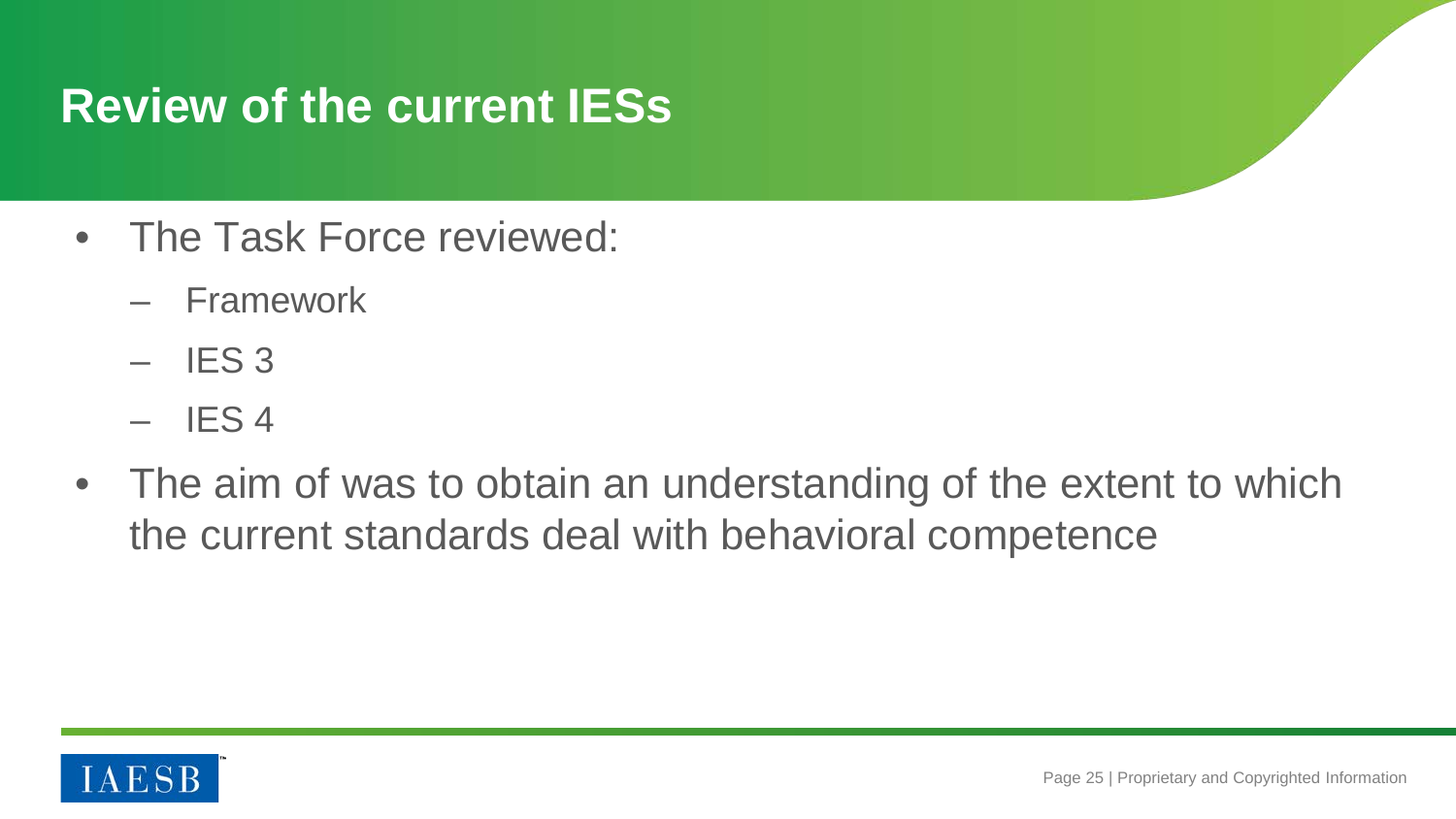## **Review of the current IESs Cont.**

- The Framework
	- Definition of Professional Competence

*Professional competence is the ability to perform a role to a defined standard. Professional competence goes beyond knowledge of principles, standards, concepts, facts, and procedures; it is the integration and application of (a) technical competence, (b) professional skills, and (c) professional values, ethics, and attitudes.*

- No direct reference to behavioral competence
	- Seem to be indirectly addressed in definition of 'Professional Skills' and 'Professional Values, Ethics and Attitudes'.

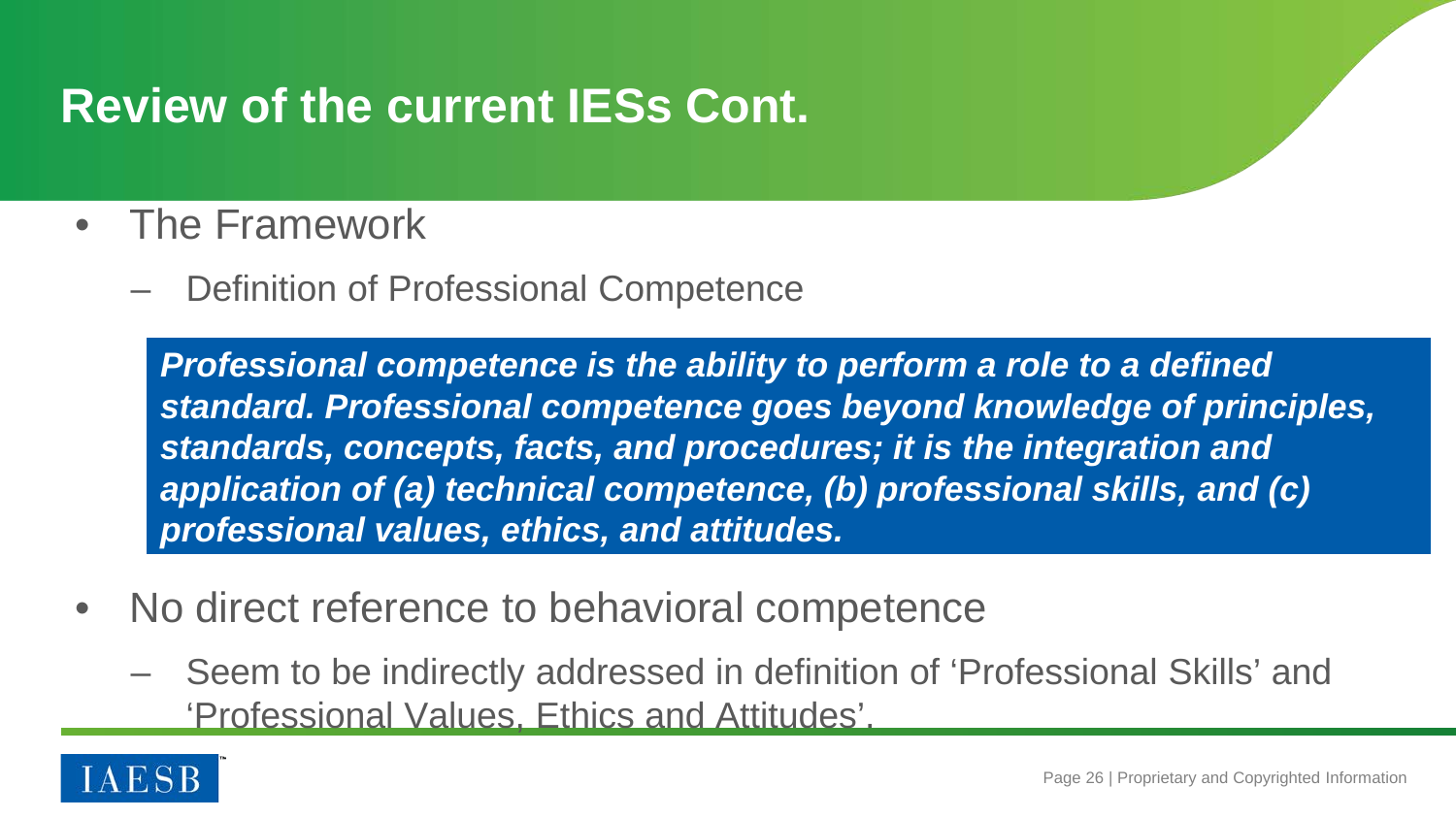## **Review of the current IESs Cont.**

#### • IES 3 – Professional Skills

- *Professional skills - Intellectual, interpersonal and communication, personal, and organizational skills that a professional accountant integrates with technical competence and professional values, ethics, and attitudes to demonstrate professional competence.*
	- *Interpersonal and communication skills - Skills relating to the ability of a professional accountant to work and interact effectively with others*
	- *Personal skills - Skills relating to the personal attitudes and behavior of a professional accountant.*
- IES 3 does seem to have embedded the concept of behavioral competence in the standard.

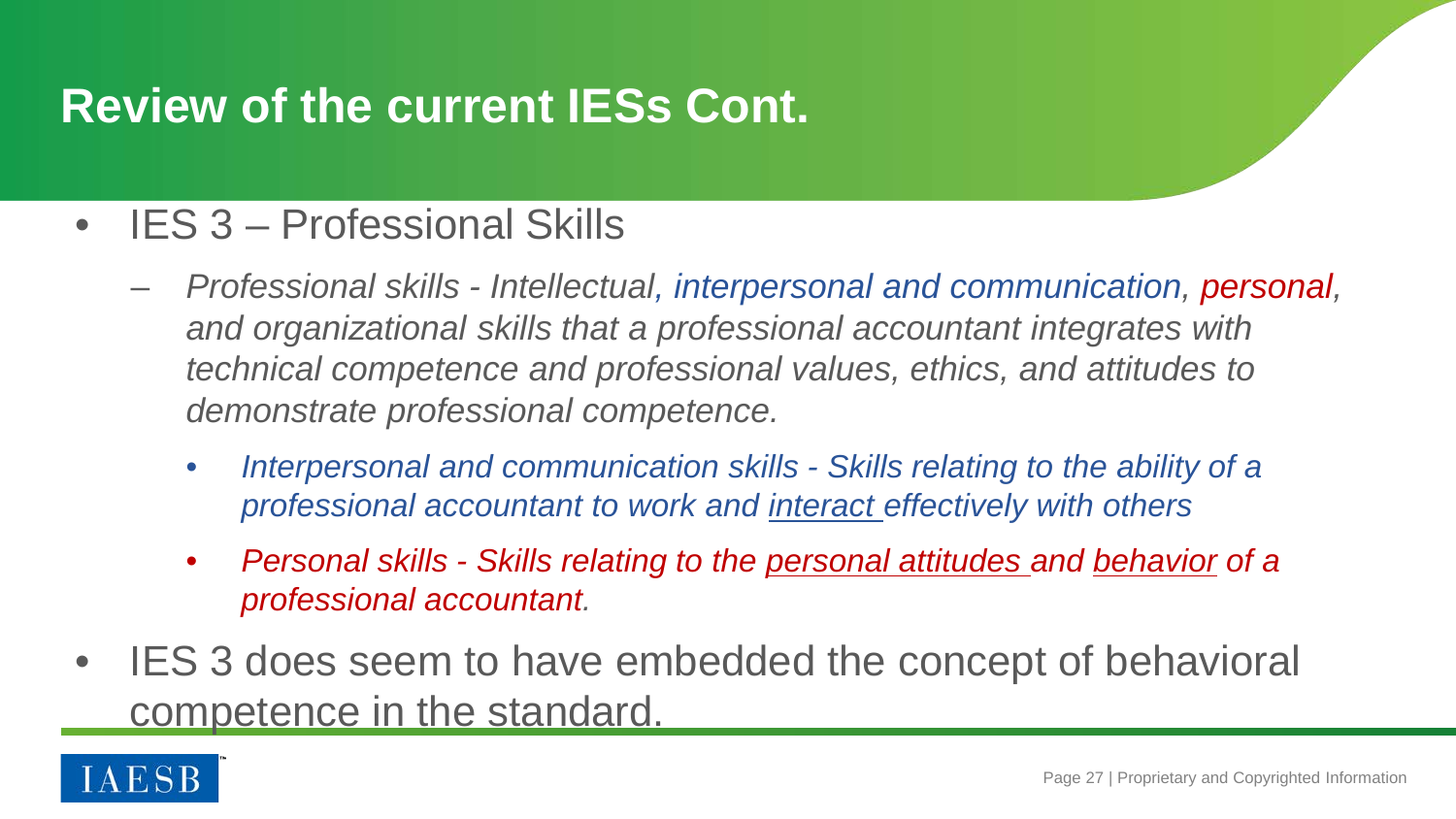## **Review of the current IESs Cont.**

- IES 4 Professional Values, Ethics, and Attitudes:
	- *Professional values, ethics, and attitudes - The characteristics that identify professional accountants\* as members of a profession. They include the principles of conduct (e.g., ethical principles) generally associated with and considered essential in defining the distinctive characteristics of, professional behavior.*
- IES 4 does seem to have embedded the concept of behavioral competence in the standard.
	- But the question that arises is whether the highlighted concepts are the same as behavioral competence and whether the learning outcomes do sufficiently address behavioral competence.

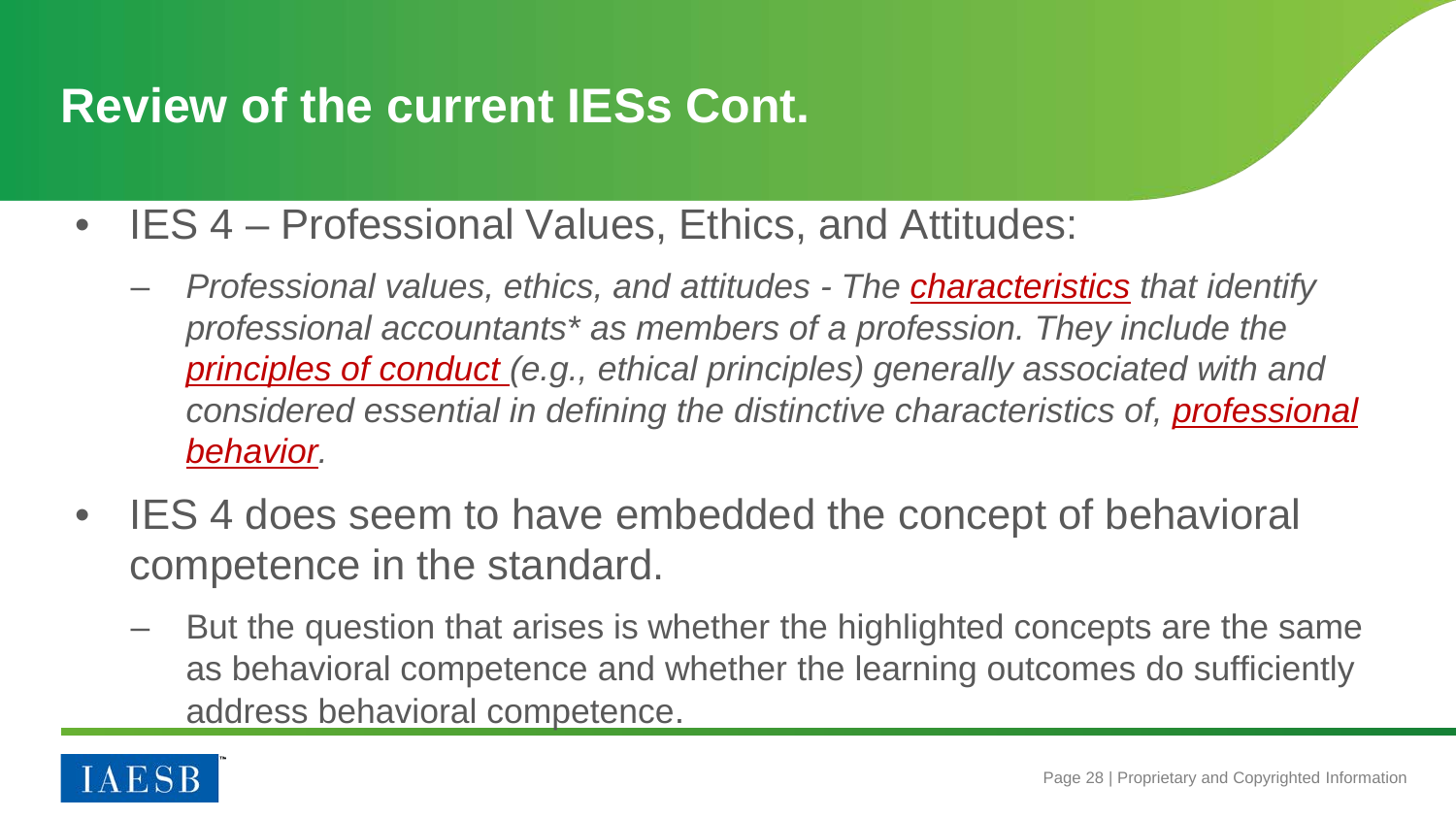## **Action Requested:**

K. Does the Board agree that the definitions and concepts need to be further analysed and reconciled to arrive at a common understanding of the different definitions and concepts which appear in the IES? If not, why?

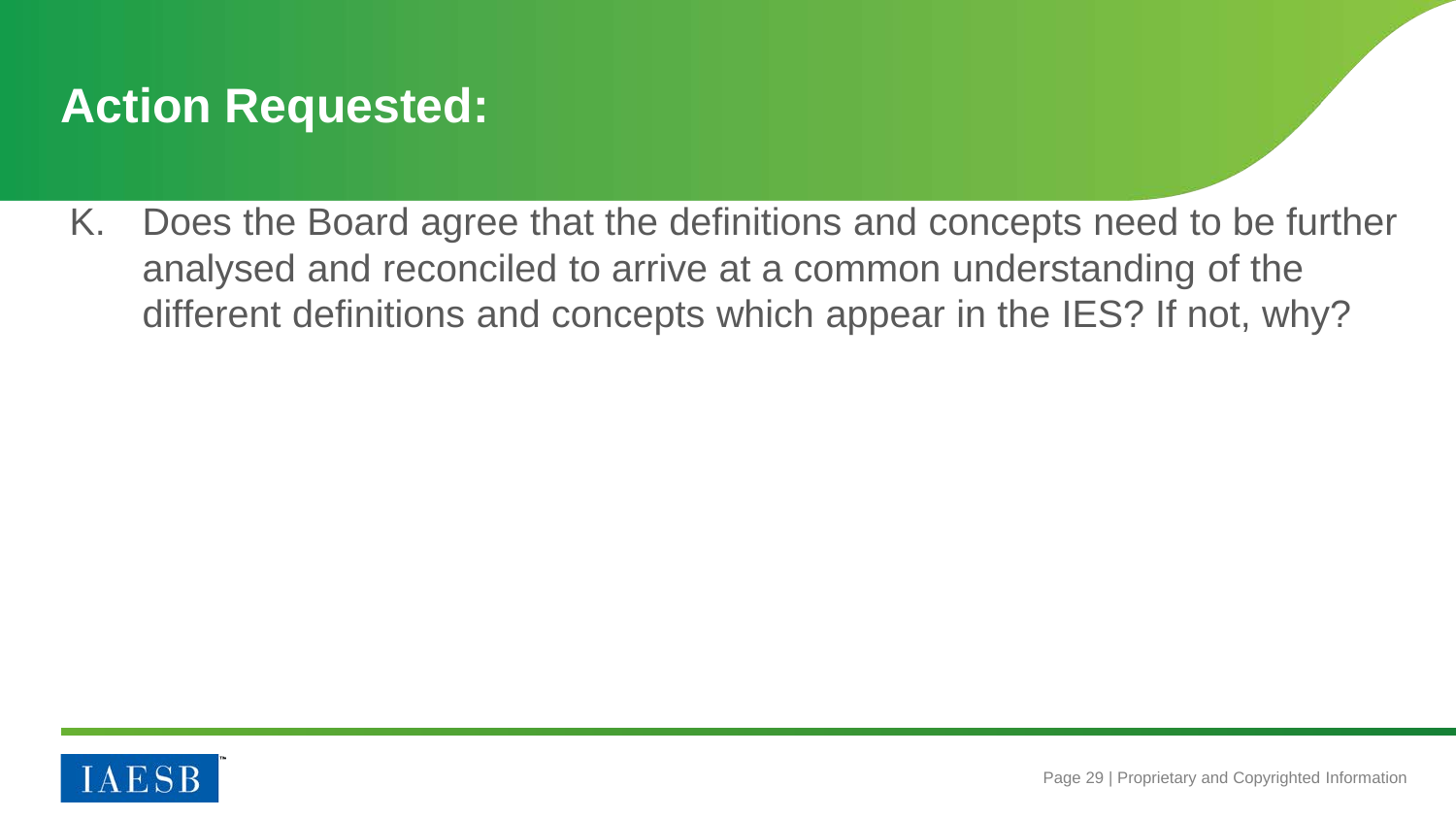

ГM

#### **The Skills Buckets**

• Paragraph 56 - 58 (Pages 14 - 15)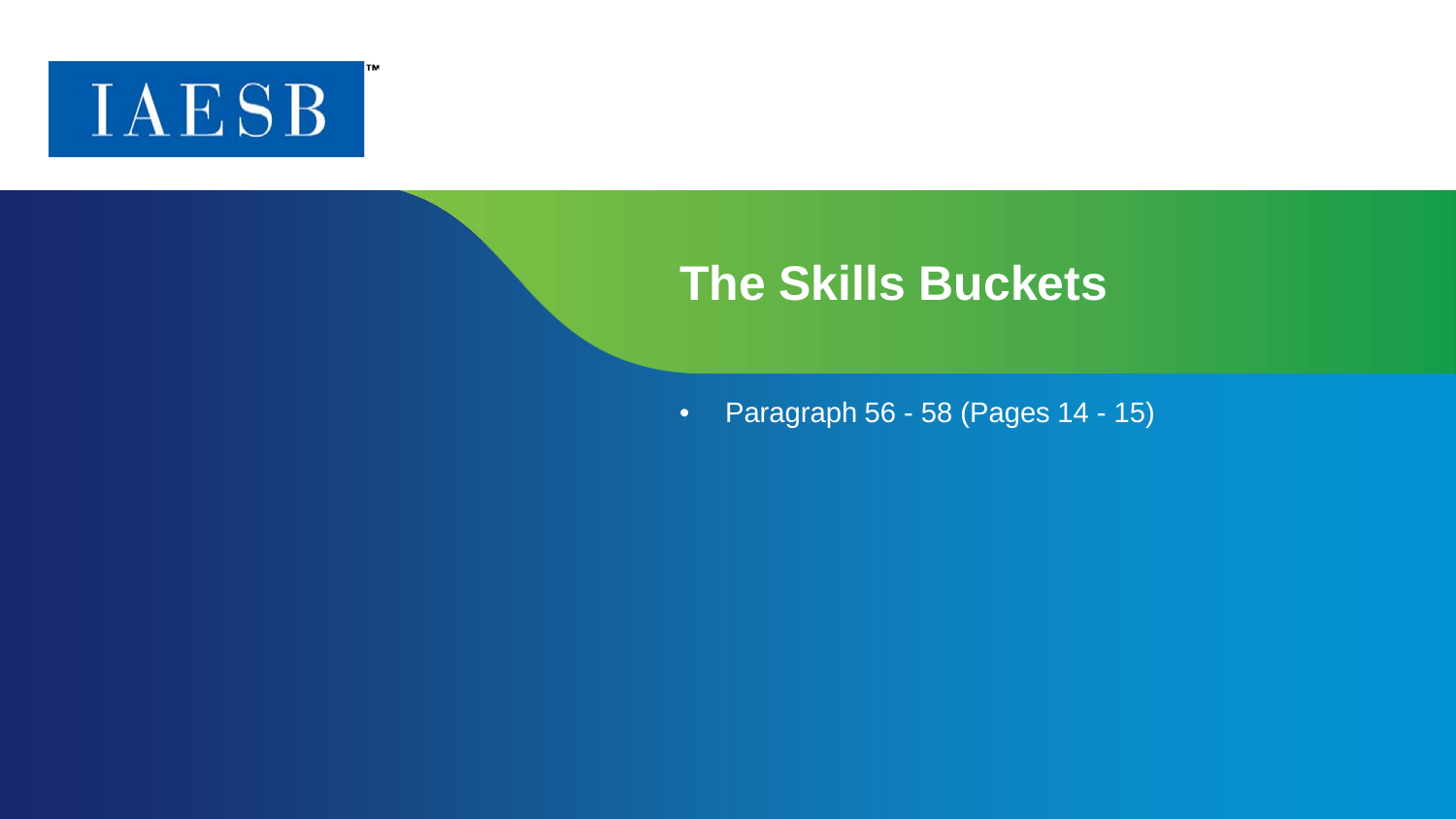## **The Skills Buckets**

- The skills bucket was developed with a focus on professional skepticism.
- The Skills Buckets combine:
	- Key skills required to enhance the application of Professional Skepticism.
	- Environmental factors that may affect the application of Professional Skepticism.
- Since the PSTF Literature Review is focusing on professional scepticism, there may be overlaps if this Task Force was to proceed with the Bucket Skills.

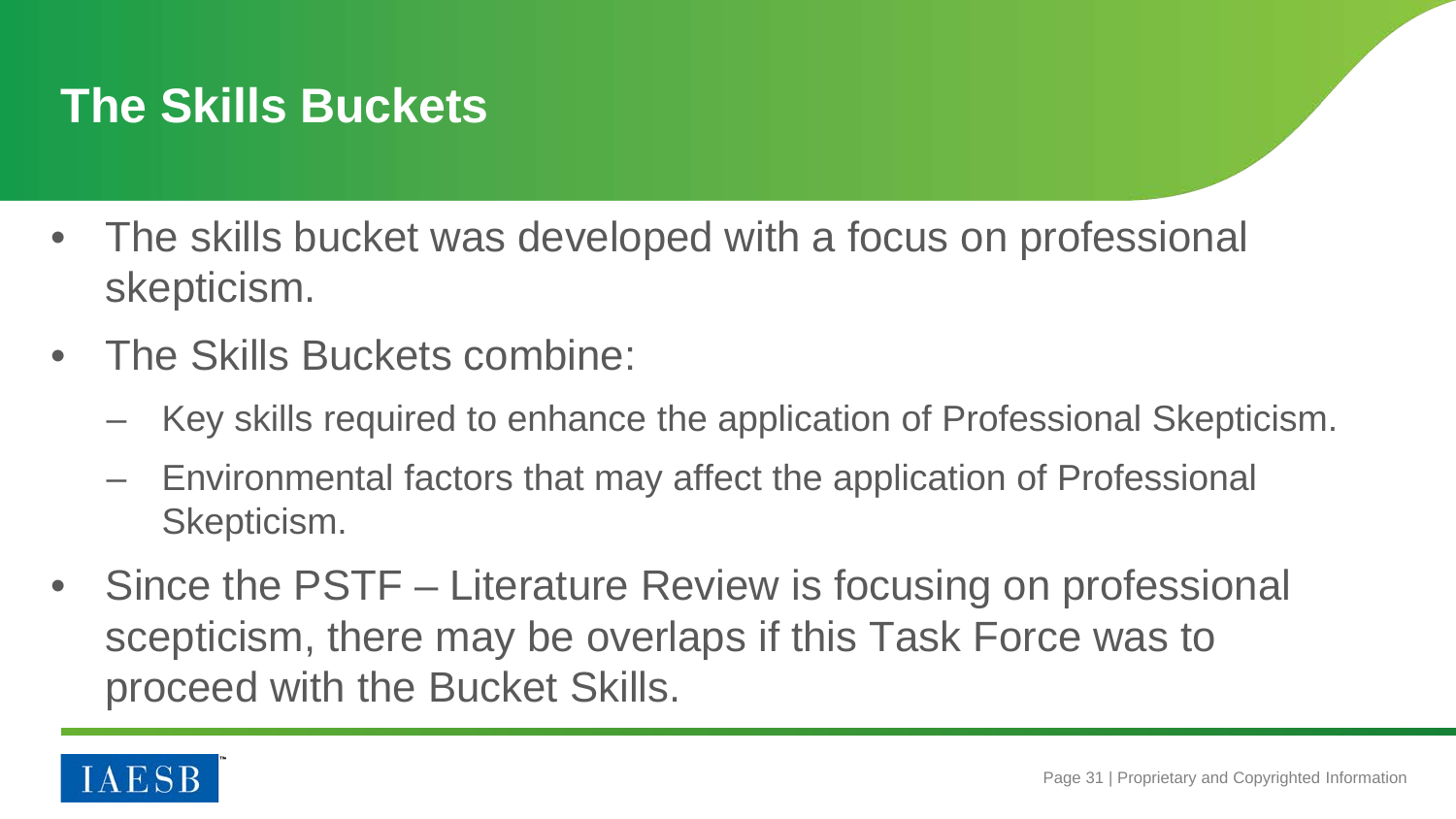## **Action Requested:**

L. Does the Board support the Task Force recommendation to submit the skills buckets to the PSTF – Literature Review?

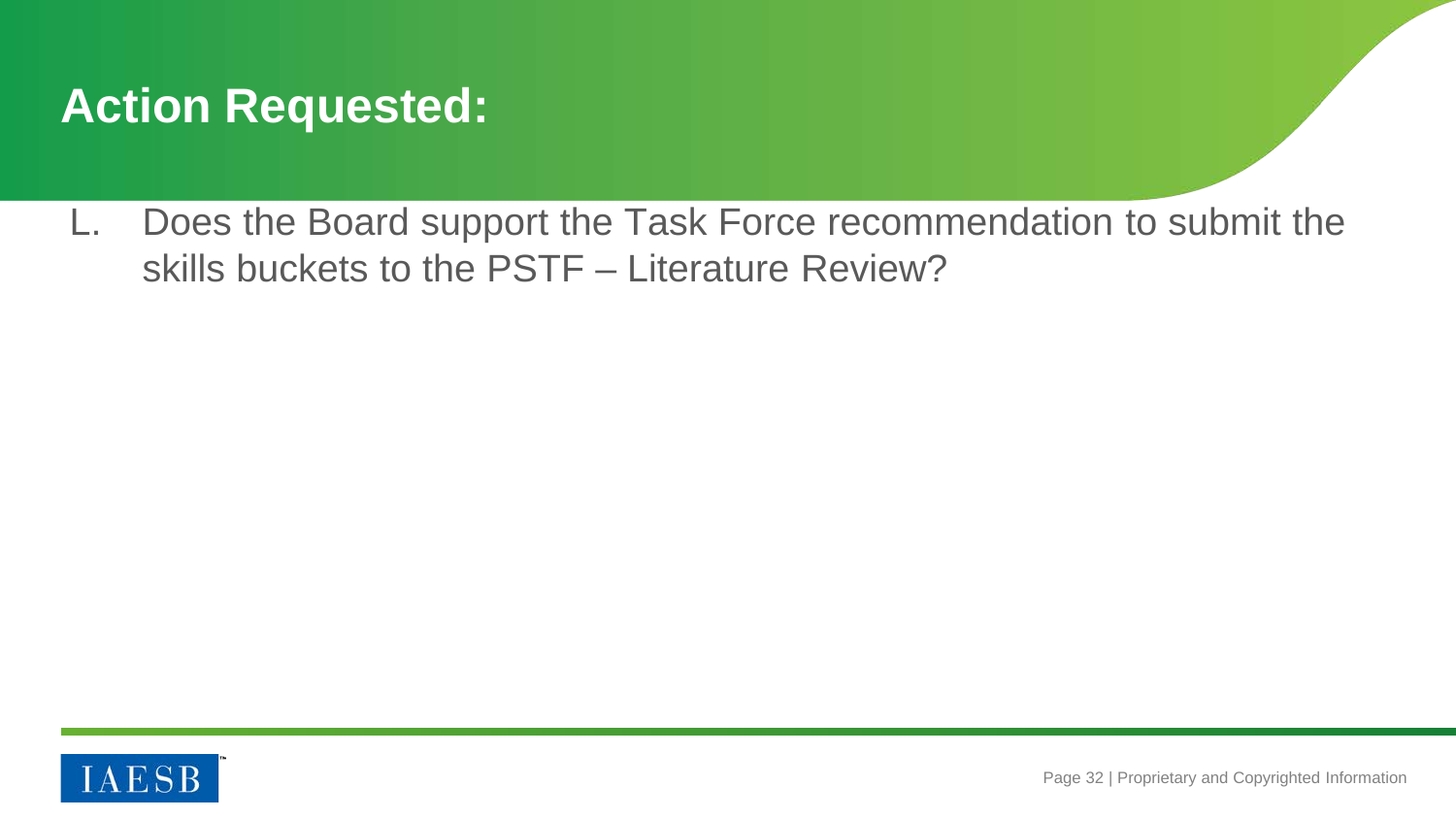

ГM

#### **Way Forward**

• Paragraph 59 - 60 (Page 16)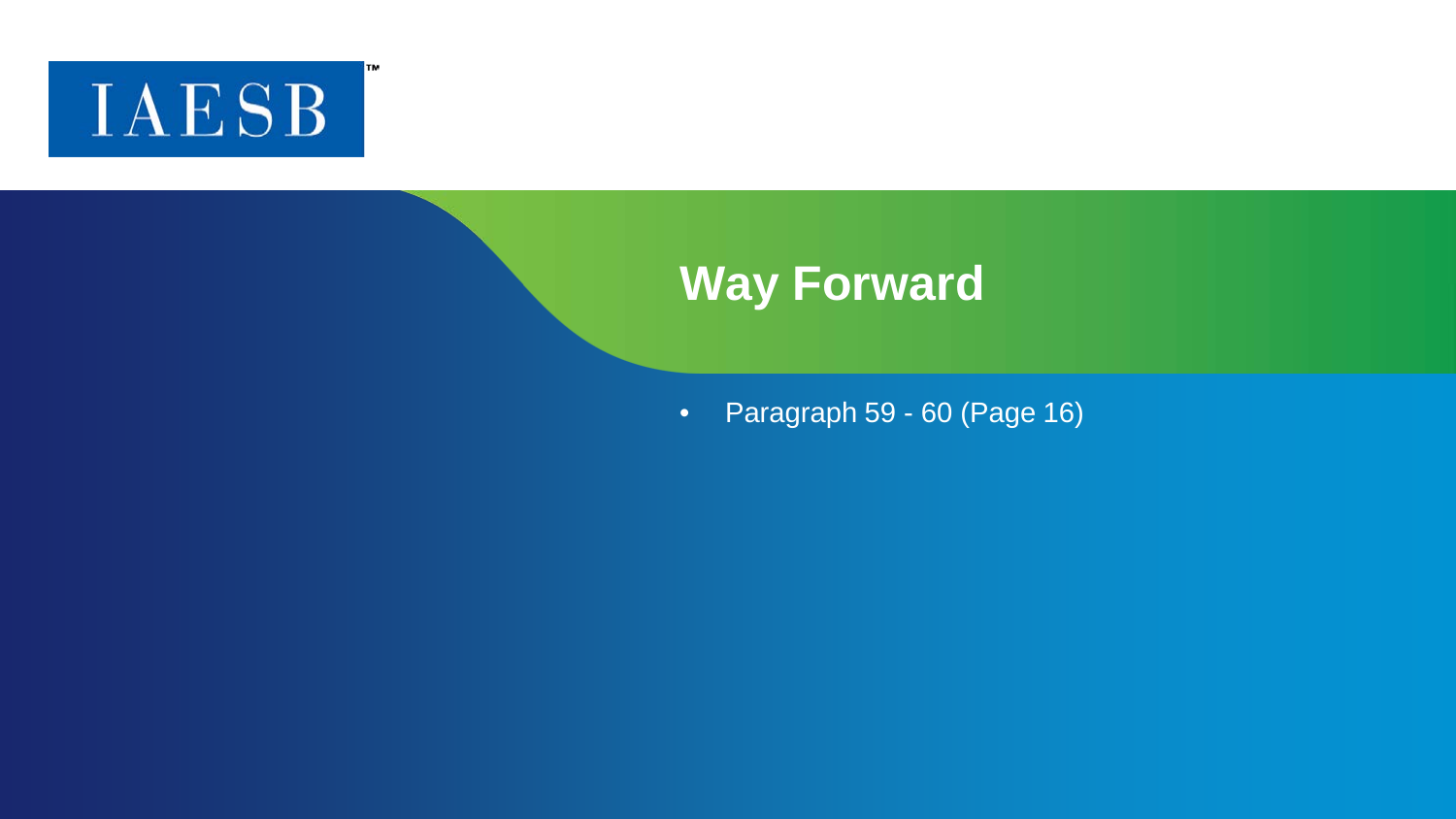#### **Way Forward**

The Task Force will consider the IAESB CAG and Board's responses to the guidance requested, as well as their advice and suggestions, and present a timeline for completion of the agreed upon action items at the next Board meeting.